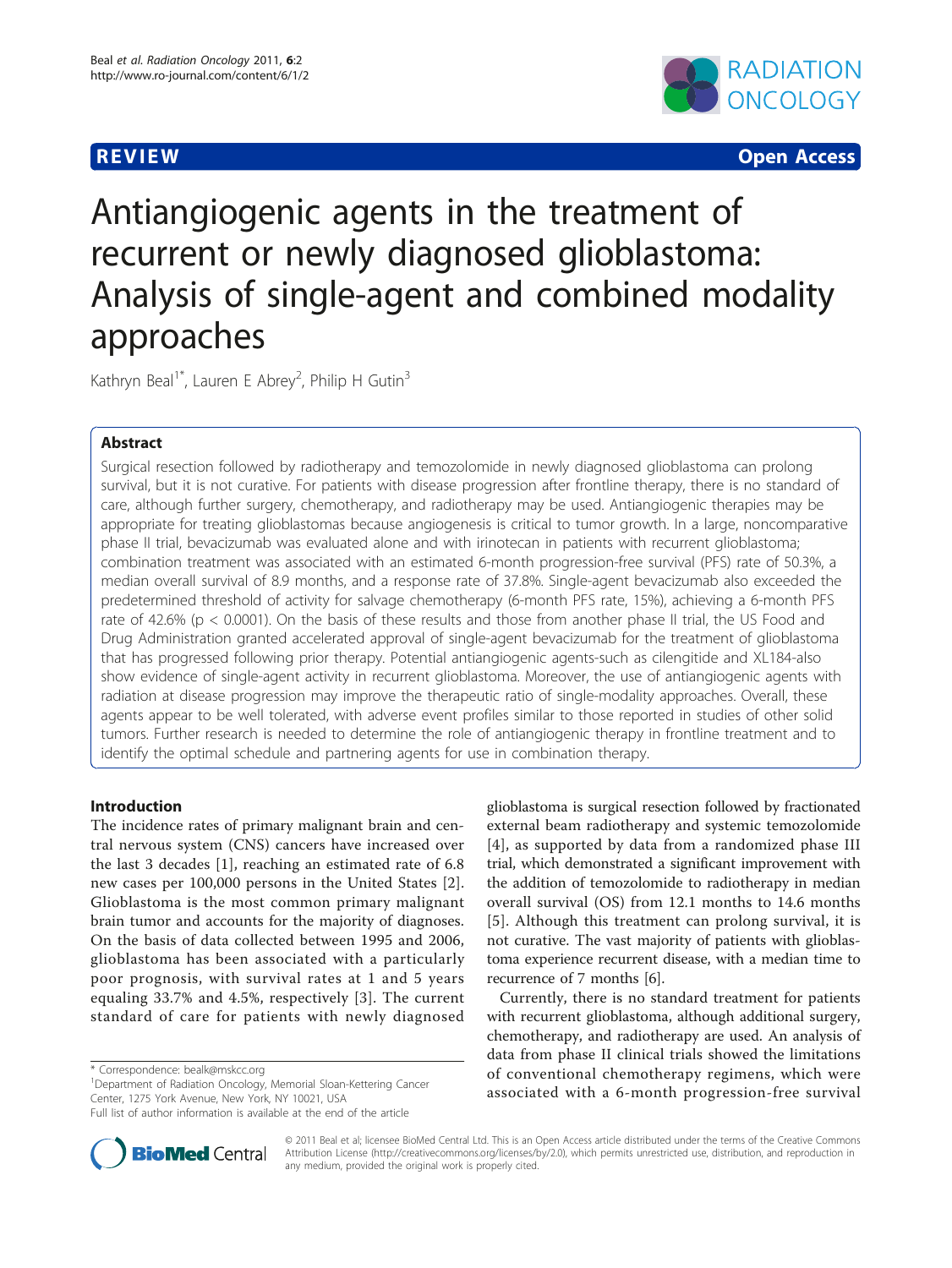(PFS) rate of 15% and a median OS of 25 weeks in patients with recurrent disease [[7\]](#page-11-0). More recent trials of single-agent temozolomide or irinotecan, also known as CPT-11, have demonstrated only slight increases in 6-month PFS, with the highest rate being 26% [[8-10\]](#page-11-0). Recommended chemotherapeutic options for recurrent glioblastoma include temozolomide, nitrosourea, cyclophosphamide, platinum-based combination regimens, and procarbazine, lomustine, and vincristine combination therapy [[4\]](#page-11-0). Moreover, in May 2009, the US Food and Drug Administration (FDA) granted accelerated approval of single-agent bevacizumab for the treatment of patients with glioblastoma that has progressed following prior therapy [[11\]](#page-11-0). The National Comprehensive Cancer Network (NCCN) guidelines have subsequently been amended to include a recommendation for the use of bevacizumab, with or without chemotherapy (i.e., irinotecan, bischloroethylnitrosourea, or temozolomide), for progressive glioblastoma [\[4](#page-11-0)]. Enrollment in a clinical trial is considered standard practice at recurrence.

Bevacizumab is a humanized monoclonal antibody that targets vascular endothelial growth factor (VEGF), an important mediator of angiogenesis that is essential for the tumorigenesis of glioblastoma. Antiangiogenic therapies may arrest tumor growth by mediating the regression of existing tumor vasculature and preventing regrowth over time [\[12,13\]](#page-11-0). As a result, bevacizumab and other antiangiogenic agents, including cediranib (AZD2171), aflibercept (VEGF Trap), XL184 and cilengitide (EMD 121974), are being evaluated for use in recurrent and newly diagnosed glioblastoma (Figure [1](#page-2-0)). This article reviews the available data from clinical trials of antiangiogenic agents in glioblastoma, either as single agents or in combination with chemotherapy and/or radiotherapy.

# Rationale For Using Antiangiogenic Therapies In The Treatment Of Glioblastoma

Glioblastomas are associated with a high degree of microvascular proliferation, and the extent of proliferation correlates with an increased risk of recurrence and poor survival [[14](#page-11-0)]. VEGF-A (also known as "VEGF") is one of the most well-studied and potent vascular permeability factors, with an established role in pathologic angiogenesis [[15\]](#page-11-0). Studies evaluating VEGF levels in plasma and tumor fluid from patients have shown that glioblastomas express relatively high levels of VEGF [[16,17\]](#page-11-0), and mean intracavitary levels of VEGF are significantly increased in patients with recurrent glioblastoma relative to those with nonrecurrent disease [[16](#page-11-0)]. Moreover, there is a direct correlation between VEGF overexpression and poor prognosis in this tumor histology [\[18\]](#page-11-0).

Preclinical studies have provided evidence that the inhibition of the VEGF ligand can modulate tumor vasculature. In a study using neuroblastoma xenografts, Dickson and colleagues demonstrated that treatment with bevacizumab led to reductions in microvessel density and improvement in the function of intratumoral blood vessels (Figure [2](#page-3-0)), facilitating the penetration of subsequent chemotherapy [[19\]](#page-11-0). In another glioblastoma model, bevacizumab suppressed both the proangiogenic effects of stem cell-like glioma cells (SCLGCs) in vitro and the growth of SCLGC-derived glioblastoma xenografts in vivo [[20](#page-11-0)]. Data also suggest an association between other proangiogenic factors, such as the angiopoietins, neuropilin-1, and delta-like ligands, and the survival and/or proliferation of tumor cells [[21-](#page-11-0)[23\]](#page-12-0). Collectively, these results highlight the importance of VEGF and the related signal transduction pathways as therapeutic targets in glioblastoma and provide the rationale for evaluating antiangiogenic agents in clinical trials.

# Clinical Experience With Antiangiogenic Agents In Glioblastoma

# Antiangiogenic agents with chemotherapy for recurrent glioblastoma

In the initial investigation in patients with recurrent glioblastoma, bevacizumab was evaluated in combination with concomitant irinotecan [[24](#page-12-0)]. This combination was supported by the activity of bevacizumab with irinotecan-containing regimens in patients with metastatic colorectal cancer [[25\]](#page-12-0), by the relative lack of single-agent activity of thalidomide in recurrent glioblastoma [[26\]](#page-12-0), and by preclinical evidence, suggesting that antiangiogenic agents enhance intratumoral chemotherapy delivery [[19](#page-11-0),[27](#page-12-0)]. Additionally, antiangiogenic agents may supplement the effect of chemotherapy by inhibiting the activity of a population of SCLGCs that is not as well differentiated (i.e., chemotherapy-resistant) [[20](#page-11-0)]. The existence of these cells may partially explain tumor resistance to radiotherapy and chemotherapy, and could contribute to the recurrence of glioblastoma.

# Use of bevacizumab with chemotherapy

Data from prospective and retrospective studies indicate that regimens combining bevacizumab and chemotherapy produce superior outcomes relative to those with conventional chemotherapy in patients with recurrent glioblastoma [[7](#page-11-0)]. In the first prospectively designed, phase II trial, patients with recurrent glioblastoma received bevacizumab plus irinotecan in one of two treatment cohorts: the first cohort ( $n = 23$ ) received bevacizumab 10 mg/kg plus irinotecan q2w in a 6-week cycle, and a second cohort  $(n = 12)$  received bevacizumab 15 mg/kg q3w with irinotecan on days 1, 8, 22, and 29 of a 6-week cycle [\[28,29](#page-12-0)]. In both cohorts, irinotecan was administered at 340 mg/m<sup>2</sup> to 350 mg/m<sup>2</sup> in patients on enzyme-inducing antiepileptic drugs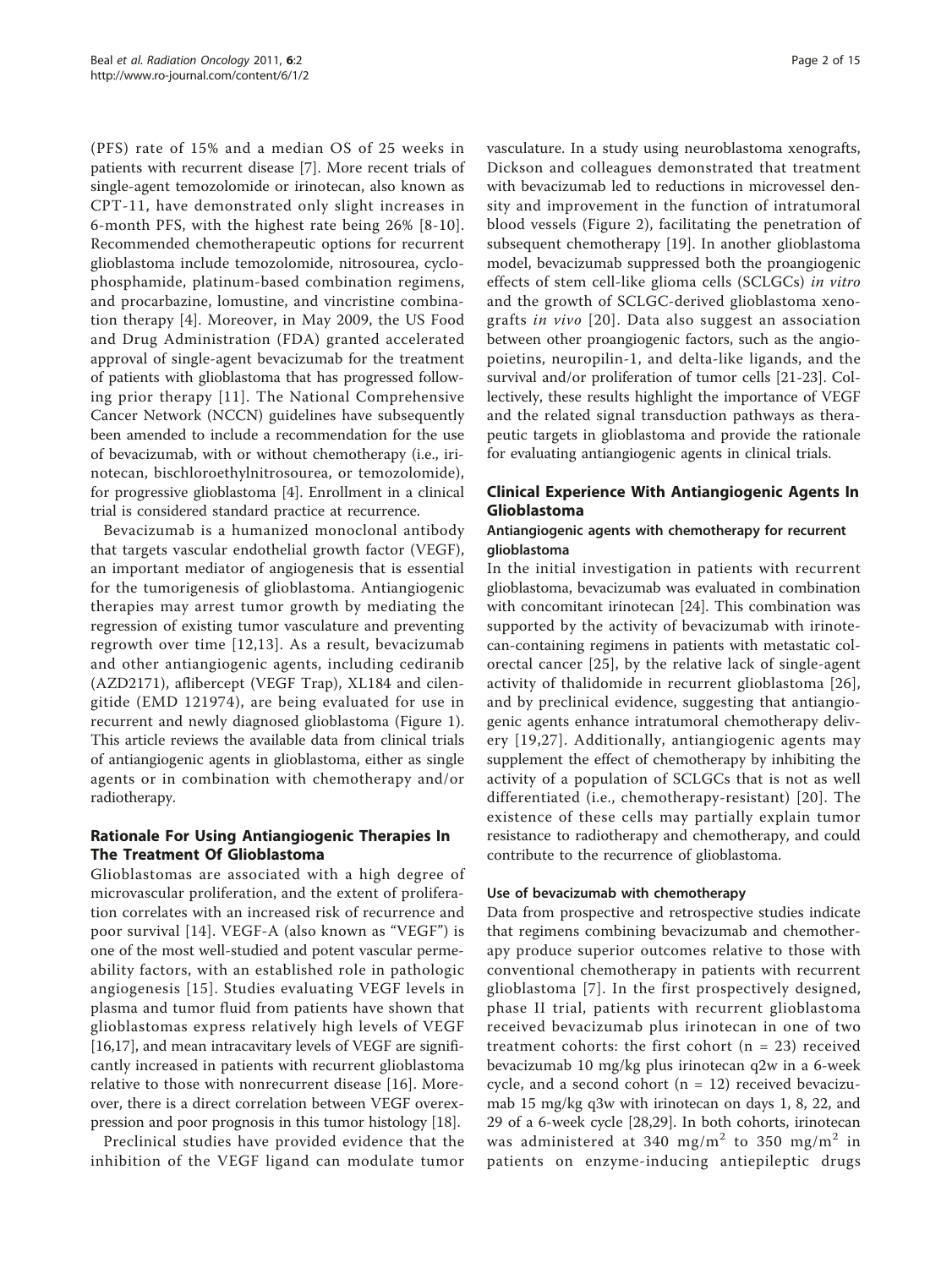<span id="page-2-0"></span>

(EIAEDs) and at 125 mg/m<sup>2</sup> in those not receiving EIAEDs. The 6-month PFS rate among all 35 patients was 46%, the 6-month OS rate was 77%, and the median OS was 42 weeks [[29\]](#page-12-0). In addition, the overall response rate (ORR) was high (57%). Recently, the 4-year survival rate in this trial was reported to be 11% [\[30](#page-12-0)] (Table [1](#page-4-0)). The toxicity of the combination of bevacizumab and irinotecan was considered to be significant but acceptable, considering the poor prognosis of the population [[29](#page-12-0)]. Eleven (31%) of the 35 patients discontinued treatment because of adverse events, which included thromboembolic complications ( $n = 4$ ), grade 2 proteinuria ( $n = 2$ ), and grade 2 fatigue ( $n = 4$ ); one patient experienced a CNS hemorrhage.

More recently, Friedman and colleagues investigated the use of bevacizumab with or without irinotecan in a randomized noncomparative phase II trial of 167 patients with recurrent glioblastoma-the BRAIN study [[31,32](#page-12-0)]. In this trial, patients were randomized to bevacizumab 10 mg/kg  $q2w$  alone (n = 85) or in combination with irinotecan (n = 82). For patients treated with bevacizumab and irinotecan, the estimated 6-month PFS rate was 50.3%, the median OS was 8.9 months, and the ORR was 37.8% at the 6 month follow-up. At 27 months of follow-up, the 12-, 18-, 24-, and 30-month survival rates were 38%, 18%, 17%, and 16%, respectively. In the safety population for the combination arm (n = 79), the most common grade  $\geq$  3 adverse events were convulsion (13.9%), neutropenia (8.9%), and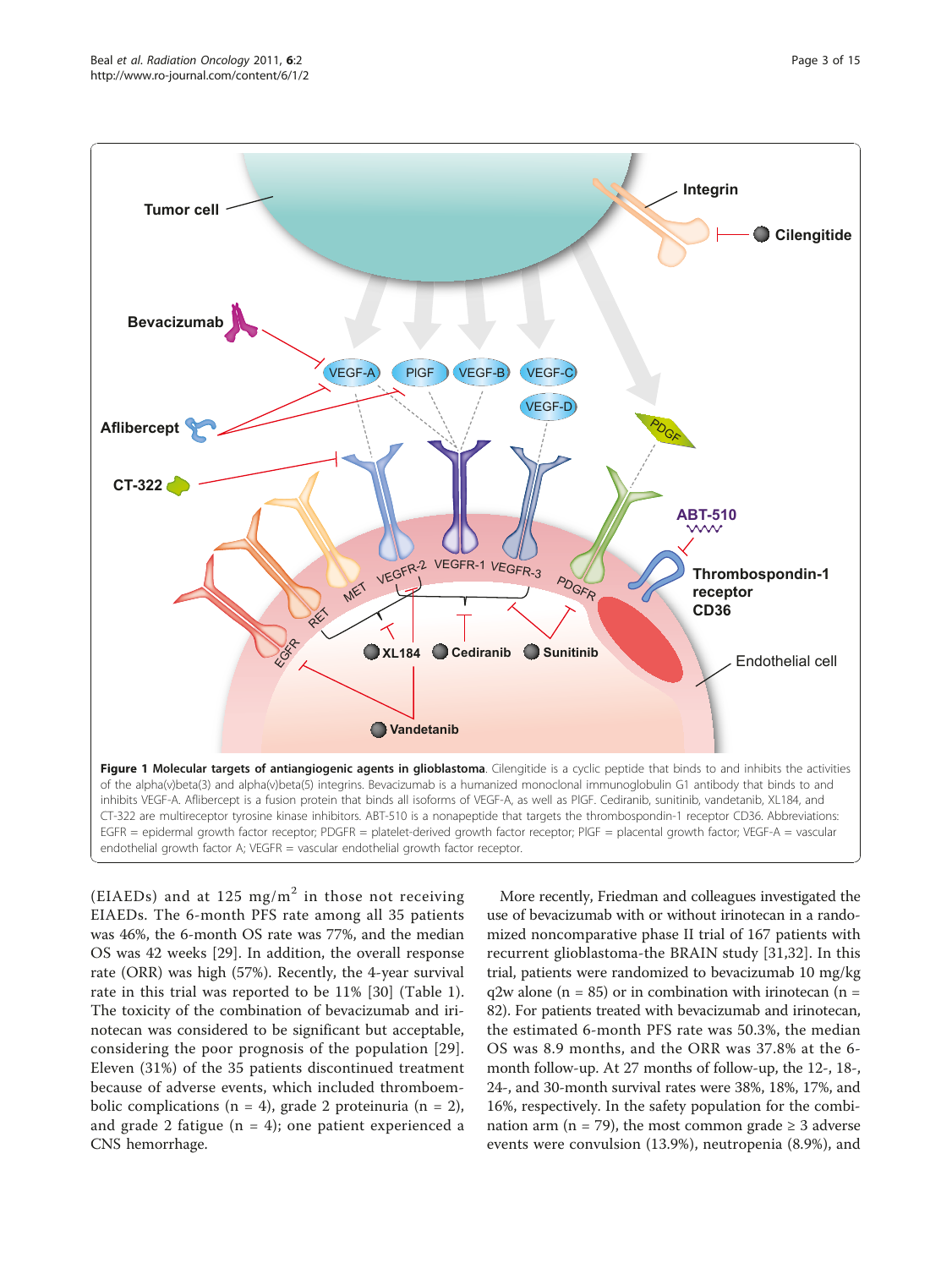<span id="page-3-0"></span>

fatigue (8.9%). Adverse events led to treatment discontinuation for 14 (17.7%) patients. Adverse events associated with bevacizumab included grade  $\geq$  3 arterial thromboembolism (2.5%), grade  $\geq$  3 wound-healing complications (1.3%), grade  $\geq$  3 venous thromboembolism (10.1%), grade 3 gastrointestinal perforation (2.5%), serious reversible posterior leukoencephalopathy syndrome (1.3%), and intracranial hemorrhage (3.8%). In addition, there was one death associated with convulsion in patients treated with bevacizumab and irinotecan.

Data from additional phase II studies, retrospective analyses, and case series of consecutive patients have provided further support for the activity of bevacizumab with chemotherapy in patients with recurrent glioblastoma [[33-39](#page-12-0)]. In these studies, 6-month PFS rates have ranged from 6.7% to 64% in patients with recurrent glioblastoma. In general, bevacizumab was shown to be well tolerated in both prospective and retrospective studies, and no unexpected treatment-related adverse events were reported (Table [2\)](#page-5-0). Reported events were typical of those associated with bevacizumab in the treatment of other tumor types. For example, hypertension and proteinuria have been reported as the most frequently occurring treatment-related adverse events in studies of bevacizumab therapy in other solid tumors [[11,](#page-11-0)[25](#page-12-0),[40\]](#page-12-0). The incidence of thromboembolic complications in patients with recurrent glioblastoma receiving bevacizumab plus chemotherapy ranged from 11.4% to 12.7% in the two prospective studies [\[28](#page-12-0),[29,32\]](#page-12-0). The relation of bevacizumab to these events, however, is unclear because patients with malignant gliomas are already at

an increased risk for symptomatic venous thromboembolism. In a retrospective study of 9489 cases of malignant glioma, the 2-year cumulative incidence of venous thromboembolism was relatively high at  $7.5\%$  (n =  $715$ ) cases) [[41](#page-12-0)]. Furthermore, a diagnosis of glioblastoma was identified as a specific risk factor for venous thromboembolism (hazard ratio [HR] = 1.7; 95% confidence interval [CI], 1.4-2.1). Overall, the safety profile of bevacizumab with chemotherapy has been within acceptable limits, without any indications of additive toxicities.

# Other antiangiogenic therapies used with chemotherapy for recurrent glioblastoma

Clinical trials have also evaluated the safety and efficacy of other antiangiogenics, specifically thalidomide and vatalanib, in combination with chemotherapy agents. In phase II trials of patients with recurrent glioblastoma, thalidomidecontaining regimens produced 6-month PFS rates between 23% and 27% and objective response rates between 6% and 24% [\[42-45\]](#page-12-0). Although the findings of two of these studies suggested that combination therapy was more active than either thalidomide or the chemotherapy partner alone, the benefit-to-risk ratio of thalidomide-containing therapy has not been clearly established, particularly when considering that certain combinations are complicated by significant adverse events (e.g., neutropenia and thromboembolism). A phase I/II trial of vatalanib plus temozolomide  $(n = 37)$ or lomustine  $(n = 23)$  provided evidence of activity in patients with recurrent glioblastoma-patients receiving vatalanib and temozolomide had a median time to progression of 16.1 weeks and a partial response rate of 9%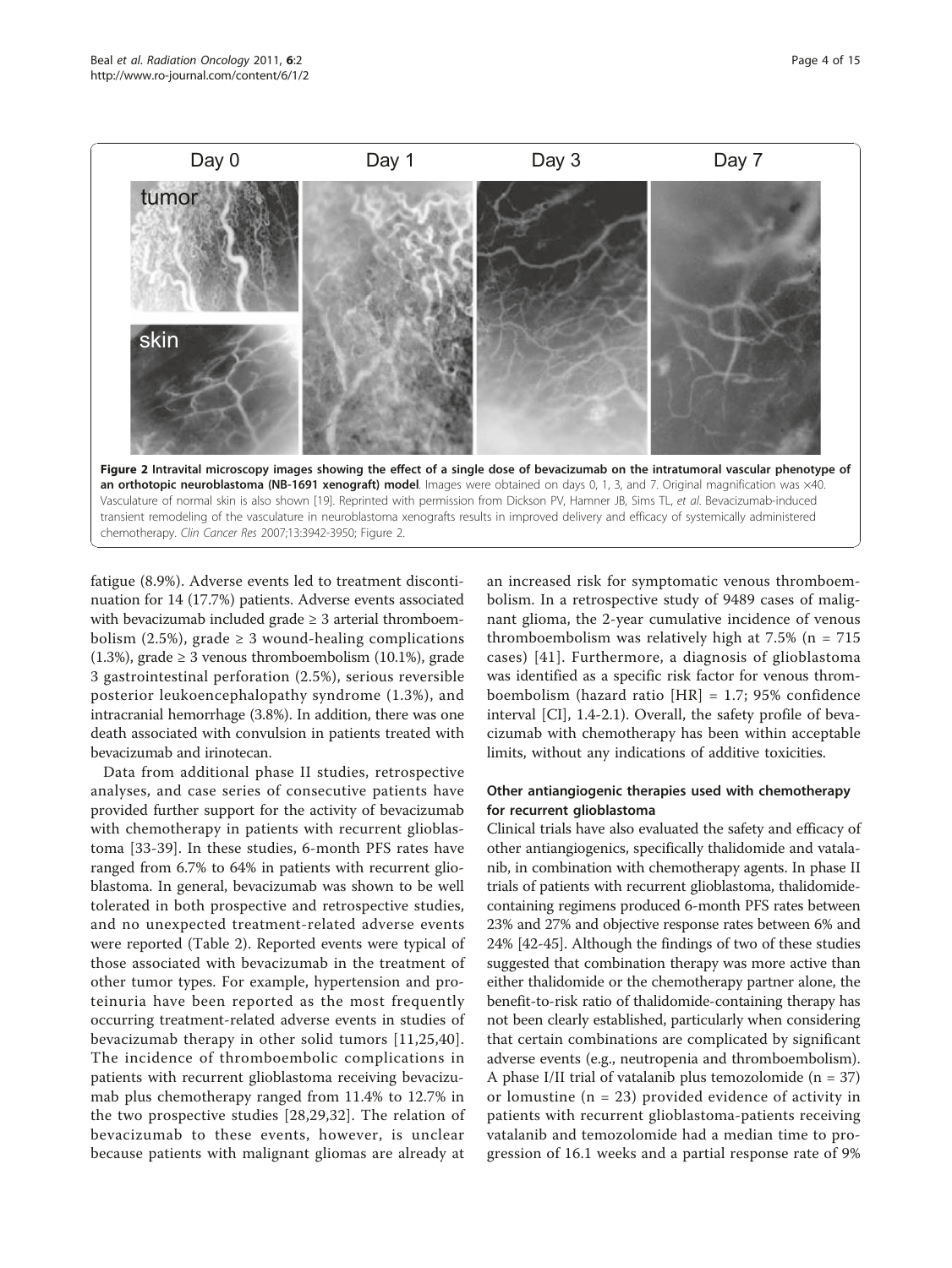| Reference, (n <sup>a</sup> )                  | <b>Treatment regimen</b>                                          | Response rate<br>$(%)^{\rm b}$                                                                                                                    |                                                       |            | Progression-free survival                                                |                                        |
|-----------------------------------------------|-------------------------------------------------------------------|---------------------------------------------------------------------------------------------------------------------------------------------------|-------------------------------------------------------|------------|--------------------------------------------------------------------------|----------------------------------------|
|                                               |                                                                   | <b>CR</b>                                                                                                                                         | PR                                                    | SD         | <b>Median</b>                                                            | At 6 months<br>(%)                     |
| Bevacizumab                                   |                                                                   |                                                                                                                                                   |                                                       |            |                                                                          |                                        |
| Vredenburgh [28], (n = 23 of 32) <sup>d</sup> | $BV + irinotecan$                                                 | $\overline{4}$                                                                                                                                    | 57                                                    | 35         | 20 weeks                                                                 | 30                                     |
| Vredenburgh [29], $(N = 35)$                  | $BV + irinotecan$                                                 |                                                                                                                                                   | 57                                                    | N/A        | 24 weeks                                                                 | 46                                     |
| Narayana [33], (n = 37 of 61) <sup>e</sup>    | BV + irinotecan or carboplatin                                    | 13                                                                                                                                                | 60                                                    | 21         | 5 months                                                                 | N/A                                    |
| Friedman [31], Cloughesy [32], (N<br>$= 167$  | BV alone $(n = 85)$<br>$BV + irinotecan (n = 82)$                 |                                                                                                                                                   | 28<br>38                                              | N/A<br>N/A | 4.2 months<br>5.6 months                                                 | 43<br>50                               |
| Reardon [38], (n = 27 of 59) <sup>d</sup>     | $BV + etoposide$                                                  | $\overline{4}$                                                                                                                                    | 19                                                    | 70         | 18 weeks                                                                 | 44                                     |
| Kreisl [49], $(N = 48)$                       | $BV \rightarrow BV +$ irinotecan                                  |                                                                                                                                                   | 71 (Levin<br>criteria); 35<br>(MacDonald<br>criteria) | N/A        | 16 weeks                                                                 | 29                                     |
| Gutin [92], (n = 20 of 25) <sup>d</sup>       | BV + hypofractionated stereotactic irradiation                    |                                                                                                                                                   | 50                                                    | N/A        | 7.3 months                                                               | 65                                     |
| Aflibercept                                   |                                                                   |                                                                                                                                                   |                                                       |            |                                                                          |                                        |
| De Groot [53], (n = 32 of 48) <sup>d</sup>    | Aflibercept alone                                                 | $\circ$                                                                                                                                           | 30                                                    | 52         | N/A                                                                      | N/A                                    |
| Cediranib                                     |                                                                   |                                                                                                                                                   |                                                       |            |                                                                          |                                        |
| Batchelor [112], $(N = 31)$                   | Cediranib alone                                                   | 57<br>(volumetric<br>criteria); 27<br>(MacDonald<br>criteria)                                                                                     |                                                       | N/A        | 117 days                                                                 | 26                                     |
| Cilengitide                                   |                                                                   |                                                                                                                                                   |                                                       |            |                                                                          |                                        |
| Reardon [50] $(N = 81)$                       | Cilengitide alone (2000 mg/d $[n = 40]$ or 500 mg/d<br>$[n = 41]$ | $\circ$                                                                                                                                           | 9                                                     | N/A        | 2000 mg/d, 8.1<br>weeks <sup>c</sup><br>500 mg/d, 7.9 weeks <sup>c</sup> | 2000 mg/d, 15<br>500 mg/d, 10          |
| CT-322                                        |                                                                   |                                                                                                                                                   |                                                       |            |                                                                          |                                        |
| Schiff [113], $(n = 51)$                      | $CT-322$ alone (n = 33)<br>$CT-322$ + irinotecan (n = 18)         | 1(3)<br>0                                                                                                                                         | 1(3)<br>$\circ$                                       | N/A<br>N/A | N/A<br>N/A                                                               | 23<br>48                               |
| <b>XL184</b>                                  |                                                                   |                                                                                                                                                   |                                                       |            |                                                                          |                                        |
| Wen [54], $(n = 105)$                         | XL184 175 mg gd                                                   | AAT-naive (n<br>N/A<br>$= 34$ , 21<br>AAT-<br>pretreated<br>$(n = 12)$ , 8<br>AAT-naive (n<br>$= 37$ , 30<br>AAT-<br>pretreated<br>$(n = 22)$ , 0 |                                                       |            |                                                                          |                                        |
|                                               |                                                                   |                                                                                                                                                   |                                                       |            | AAT-naive, 16 weeks                                                      | AAT-naive, 10                          |
|                                               | XL 184 125 mg gd                                                  |                                                                                                                                                   |                                                       |            | AAT-naive, 16 weeks<br>AAT-pretreated, 7.9<br>weeks                      | AAT-naive, 25<br>AAT-<br>pretreated, 0 |
|                                               |                                                                   |                                                                                                                                                   |                                                       |            |                                                                          |                                        |

# <span id="page-4-0"></span>Table 1 Efficacy outcomes with antiangiogenic agents in recurrent glioblastoma

Abbreviations: AAT = antiangiogenic therapy; BV = bevacizumab; CR = complete response; N/A = not available; PR = partial response; RT = radiotherapy; SD = stable disease.

<sup>a</sup>Number of patients with glioblastoma, where available.

<sup>b</sup>ln evaluable patients.

<sup>c</sup>Time to progression.

dEfficacy outcomes are reported for patients with glioblastoma only.

eEfficacy outcomes are reported for all patients.

across all dose groups [\[46](#page-12-0)]. However, vatalanib has since been discontinued from further investigation in patients with glioblastoma.

# Single-agent activity of antiangiogenic therapies in recurrent glioblastoma

As data from trials of antiangiogenic agents and chemotherapy in the recurrent setting began to emerge,

questions arose about the relative contribution of concomitant cytotoxic therapy in these regimens. Single-agent antiangiogenic strategies were effective in other solid tumors, including renal cell carcinoma and ovarian cancer [[40](#page-12-0),[47,48\]](#page-12-0). Thus, clinical trials were initiated to investigate whether single-agent approaches were appropriate in patients with recurrent glioblastoma, anticipating that they might provide antitumor control while minimizing toxicity.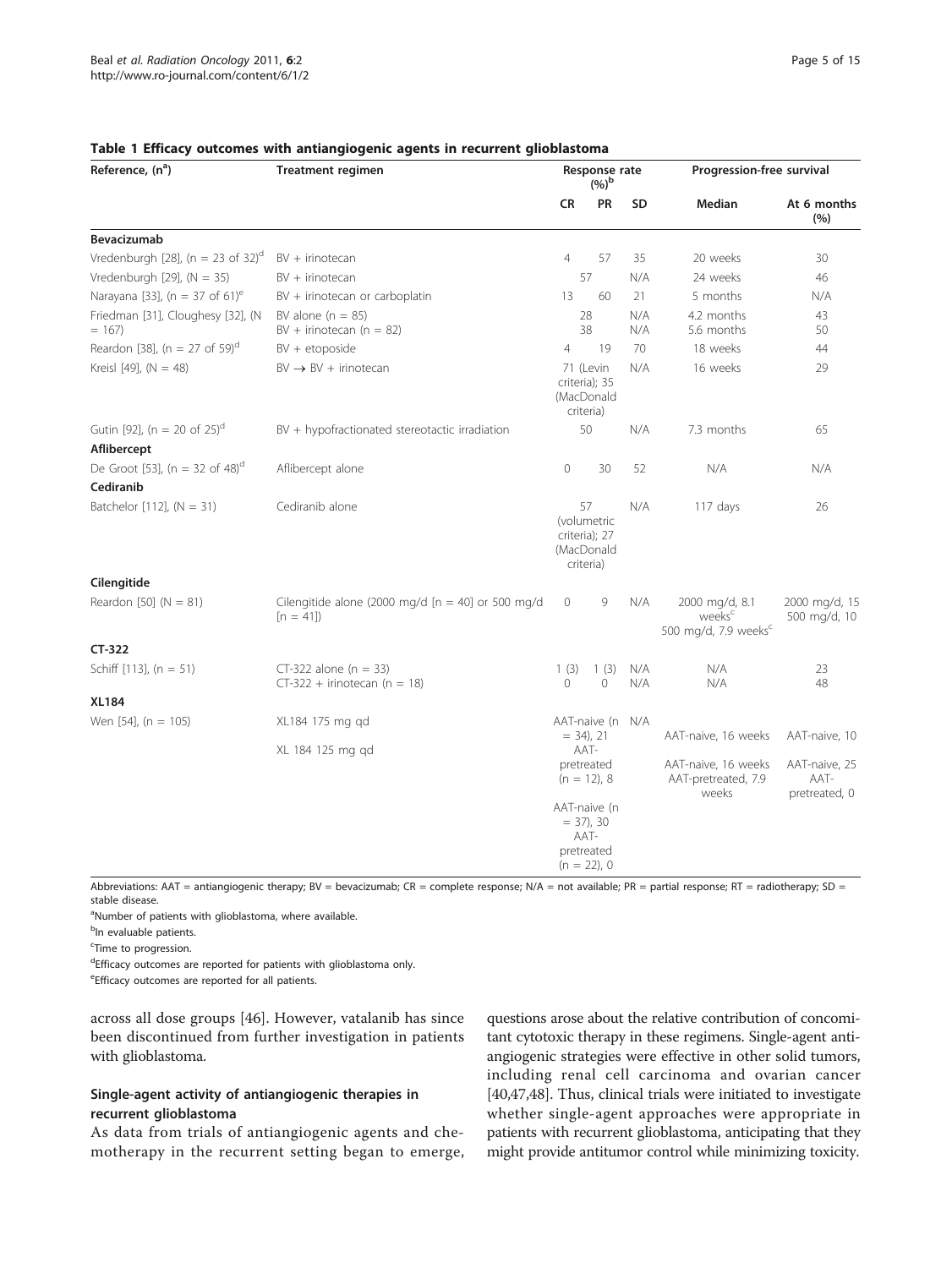Page 6 of 15

| Reference, (n <sup>a</sup> )                     | <b>Treatment</b><br>regimen                                                       | <b>Patients</b><br>discontinuing<br>because of an<br>adverse event,<br>n(%) | Select grade 3 or 4<br>adverse events,<br>$n (%)^b$                                                                                  | Intracranial<br>hemorrhage<br>(any grade),<br>n (%) | Thromboembolic Treatment-<br>events<br>(any grade),<br>n (%) | related<br>deaths,<br>n(%) |
|--------------------------------------------------|-----------------------------------------------------------------------------------|-----------------------------------------------------------------------------|--------------------------------------------------------------------------------------------------------------------------------------|-----------------------------------------------------|--------------------------------------------------------------|----------------------------|
| Bevacizumab-containing regimens                  |                                                                                   |                                                                             |                                                                                                                                      |                                                     |                                                              |                            |
| Vredenburgh [28],<br>$(n = 23 \text{ of } 32)^c$ | BV + irinotecan                                                                   | 9(28.1)                                                                     | N/A                                                                                                                                  | 0                                                   | 4(12.5)                                                      | 2(6.3)                     |
| Vredenburgh [29],<br>$(N = 35)$                  | $BV + irinotecan$                                                                 | 11(31.4)                                                                    | N/A                                                                                                                                  | 1(2.9)                                              | 4(11.4)                                                      | N/A                        |
| Narayana [33],<br>$(n = 37 \text{ of } 61)^c$    | BV + irinotecan or<br>carboplatin                                                 | 16(26.2)                                                                    | Bone marrow toxicity, 6 (9.8)                                                                                                        | 6(9.8)                                              | 6(9.8)                                                       | 0                          |
| Friedman [31],<br>Cloughesy [32],<br>$(N = 167)$ | BV alone $(n = 84)$                                                               | 4(4.8)<br>14 (17.7)                                                         | All, 43 (51.2)<br>Hypertension, 9 (10.7)                                                                                             | 3(3.6)                                              | ATE, 4 (4.8)<br>VTE, 3 (3.6)                                 | 2(2.4)<br>1(1.3)           |
|                                                  | BV + irinotecan (n<br>$= 79$                                                      |                                                                             | Wound-healing complications, 2 (2.4)<br>Proteinuria, 1 (1.2)                                                                         | 3(3.8)                                              | ATE, 3 (3.8)<br>VTE, 9 (11.4)                                |                            |
|                                                  |                                                                                   |                                                                             | All, 56 (70.9)<br>Hypertension, 3 (3.8)<br>Wound-healing complications, 1 (1.3)<br>Proteinuria, 3 (3.8)<br>GI perforation, 2 (2.5)   |                                                     |                                                              |                            |
| Reardon [38],<br>$(n = 27 \text{ of } 59)^c$     | $BV + etoposide$                                                                  | 7(11.9)                                                                     | Neutropenia, 14 (23.7)<br>Infection, $5(8.5)$<br>Hypertension, 2 (3.4)                                                               | <b>CNS</b><br>hemorrhage, 2<br>(3.4)                | 7(11.9)                                                      | 1(1.7)                     |
| Kreisl [49],<br>$(N = 48)$                       | $BV \rightarrow BV +$<br>irinotecan                                               | 6(12.5)                                                                     | Hypertension, 2 (4.2)<br>Hypophosphatemia, 2 (4.2)<br>Bowel perforation, 1 (2.1)                                                     | $\overline{0}$                                      | 6(12.5)                                                      | N/A                        |
| Gutin [92],<br>$(n = 20 \text{ of } 25)^c$       | $BV +$<br>hypofractionated<br>stereotactic<br>irradiation                         | 3(12)                                                                       | Lymphopenia, 9 (36)<br>Hyponatremia, 6 (24)<br>Bowel perforation, 1 (4)<br>Wound-healing complication, 1 (4%)<br>GI bleeding, 1 (4%) | 1(4)                                                | N/A                                                          | N/A                        |
| Aflibercept                                      |                                                                                   |                                                                             |                                                                                                                                      |                                                     |                                                              |                            |
| De Groot [53],<br>$(n = 32 \text{ of } 48)^c$    | Aflibercept alone                                                                 | 12(25)                                                                      | CNS ischemia, 1 (2.1)<br>Systemic hemorrhage, 1 (2.1)                                                                                | N/A                                                 | N/A                                                          | N/A                        |
| Cediranib                                        |                                                                                   |                                                                             |                                                                                                                                      |                                                     |                                                              |                            |
| Batchelor [112],<br>$(N = 31)$                   | Cediranib alone                                                                   | 2(6.5)                                                                      | Fatigue, 6 (19.4)<br>ALT, 5 (16.1)<br>Hypertension, 4 (12.9)                                                                         | N/A                                                 | 1(3.2)                                                       | 0                          |
| Cilengitide                                      |                                                                                   |                                                                             |                                                                                                                                      |                                                     |                                                              |                            |
| Reardon [50], Fink<br>[51]<br>$(N = 81)$         | Cilengitide alone<br>$(2000 \text{ mg/d} \ln 1)$<br>40] or 500 mg/d<br>$[n = 41]$ | N/A                                                                         | Convulsion, 2 (2.5)<br>Lymphopenia, 7 (8.6)<br>Neutropenia, 1 (1.2)                                                                  | 1(1.2)                                              | N/A                                                          | 5(6.2)                     |
| CT-322                                           |                                                                                   |                                                                             |                                                                                                                                      |                                                     |                                                              |                            |
| Schiff [113],<br>$(n = 51)$                      | $CT-322 \pm$<br>irinotecan                                                        | 13(25.5)                                                                    | Neutropenia, 4 (7.8)<br>Hypertension, 3 (5.9)                                                                                        | <b>CNS</b><br>hemorrhage, 1<br>(2.0)                | N/A                                                          | 1(2.0)                     |
| <b>XL184</b>                                     |                                                                                   |                                                                             |                                                                                                                                      |                                                     |                                                              |                            |
| Wen [54],<br>$(n = 153)$                         | XL184 (175 mg<br>$qd [n = 46]$ or<br>125 mg qd $[n =$<br>107]                     | 18 (11.8)                                                                   | Fatique, 31 (20.3)<br>Hypertension, 8 (5.2)<br>GI perforation, 3 (2.0)<br>Wound-healing complications, 2 (1.3)                       | 3 (2.0; grade<br>3/4)                               | 17(11.1)                                                     | N/A                        |

# <span id="page-5-0"></span>Table 2 Safety profile of antiangiogenic agents for recurrent glioblastoma

Abbreviations: ALT = alanine transaminase; ATE = arterial thromboembolic event; BV = bevacizumab; CNS = central nervous system; GI = gastrointestinal; N/A = not available; VTE = venous thromboembolic event.

<sup>a</sup>Number of patients with glioblastoma, where available.

<sup>b</sup>Intracranial hemorrhage and thromboembolic events are reported separately.

<sup>c</sup>Safety outcomes are reported for all patients.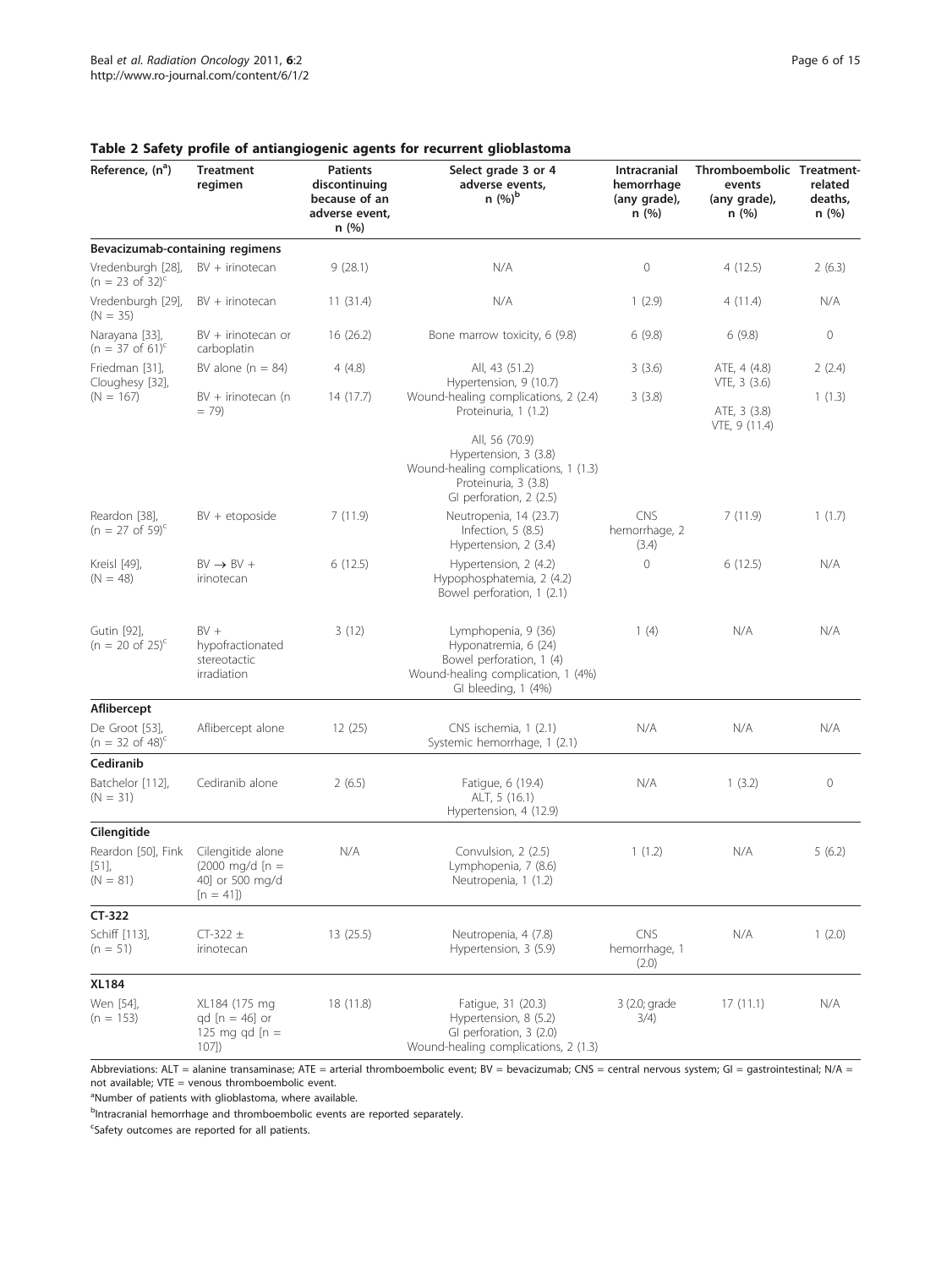# Single-agent bevacizumab

The approval of single-agent bevacizumab treatment for patients with recurrent glioblastoma was based on an improvement in objective response rates in two phase II studies [[31,49](#page-12-0)]. In a study by Kreisl and colleagues, 48 patients with heavily pretreated glioblastoma (median of two prior chemotherapy regimens) received bevacizumab 10 mg/kg q2w until disease progression [[49\]](#page-12-0). At progression, patients received bevacizumab plus irinotecan. During the monotherapy phase of the study, the median PFS was 16 weeks (95% CI, 12-26 weeks), the 6-month PFS rate was 29% (95% CI, 18%-48%), and the ORR was 35% (one complete response). When response assessment criteria were based on both World Health Organization (WHO) radiographic criteria and on stable or decreasing corticosteroid use, the objective response rate was 19.6% (95% CI, 10.9%-31.3%) [[11\]](#page-11-0). The median OS was 31 weeks (95% CI, 21-54 weeks), and the 6-month OS was 57% (95% CI, 44%-75%). Single-agent bevacizumab was well tolerated; the most frequently observed treatment-related adverse events were grade 3 or 4 thromboembolic events (12.5%), grade 2 or 3 hypertension (12.5%), grade 2 or 3 hypophosphatemia (6%), and grade 2 or 3 thrombocytopenia (6%). Of the six patients (12.5%) who experienced a thromboembolic event, three had pulmonary emboli and one had a cerebral vascular event. Thromboembolic events in five patients and one instance of bowel perforation in another led to the removal of six patients (12.5%) from the study. No instances of intracranial hemorrhage were reported.

The safety and efficacy of single-agent bevacizumab was further substantiated by a large, randomized, noncomparative phase II study (BRAIN) in which patients with glioblastoma in first or second relapse were randomized to bevacizumab alone or in combination with irinotecan [[31,32\]](#page-12-0). Outcomes for patients treated with both bevacizumab and irinotecan in the BRAIN study have been described earlier. Patients who received bevacizumab monotherapy ( $n = 85$ ) had a 6-month PFS rate of 42.6% (95% CI, 29.6%-55.5%), an ORR of 28.2% (one complete response), and a median OS of 9.3 months. Responses, categorized both by WHO radiographic criteria and by stable or decreasing corticosteroid use, were seen in 25.9% (95% CI, 17.0%-36.1%) of patients [[11\]](#page-11-0). As in the combination arm, the 6-month PFS rate in the monotherapy arm surpassed the 15% rate assumed for salvage chemotherapy and single-agent irinotecan (p < 0.0001). The 12-, 18-, 24-, and 30-month OS rates were 38%, 24%, 16%, and 11%, respectively. No unexpected adverse events were reported, and there was a low incidence of intracranial hemorrhage. Forty-three  $(51.2%)$  patients eligible for the safety analysis  $(n = 84)$ had grade  $\geq 3$  adverse events, including hypertension (10.7%), venous thromboembolism (3.6%), wound-healing complications (2.4%), and arterial thromboembolism (3.6%). Three (3.4%) patients who received single-agent bevacizumab experienced intracranial hemorrhage; all of these events were grade ≤2. Two patients died as a result of an adverse event (neutropenia infection and pulmonary embolism, respectively), and four patients (4.8%) discontinued bevacizumab treatment because of adverse events.

Although the randomized design of the trial was intended only to prevent bias in treatment assignment and not to compare outcomes in the two treatment groups, it is notable that bevacizumab monotherapy was associated with a lower rate of grade  $\geq 3$  adverse events (51.2% vs 70.9%) than the combination of bevacizumab and irinotecan [[32\]](#page-12-0). Furthermore, in the two studies evaluating bevacizumab monotherapy [\[31,49](#page-12-0)], the rate of treatment discontinuation owing to adverse events was relatively low (4.8% and 12.5%, respectively) compared with discontinuation rates in the bevacizumab-plus-irinotecan arms of the Friedman and Vredenburgh studies (17.7% and 31%, respectively) [\[29,31](#page-12-0)]. This suggests that the rate of certain adverse events, such as infection, may be reduced or even eliminated by the omission of chemotherapy.

# Single-agent data with other antiangiogenic agents

A number of other antiangiogenic therapies have been studied or are being studied as single-agent therapy in patients with recurrent glioblastoma, including cilengitide, aflibercept, XL184, cediranib, sunitinib, and CT-322 (see Tables [1](#page-4-0) and [2\)](#page-5-0). Long-term follow-up results with the integrin inhibitor cilengitide have recently been reported from a phase II trial in 81 patients with recurrent glioblastoma, in which cilengitide 500 mg ( $n = 41$ ) or 2000 mg ( $n = 40$ ) was given twice weekly [\[50,51\]](#page-12-0). Median OS was 9.9 months in the 2000-mg arm compared with 6.5 months in the 500-mg arm. OS rates were consistently greater with the 2000-mg dose of cilengitide (37%, 23%, 15%, and 10% at 12, 24, 36, and 48 months, respectively) compared with the 500-mg dose (22%, 12%, 5%, and 2%, at 12, 24, 36, and 48 months, respectively) ( $HR = 0.635$ ). Cilengitide was well tolerated, with no significant reproducible toxicities in the dose groups. For the 15 patients who received cilengitide for more than 6 months, treatment-related adverse events tended to occur within 6 months of receiving the first dose of cilengitide; the most common treatment-related adverse event was fatigue  $(n = 3)$ , and the most common grade 3 or 4 serious adverse event was convulsion ( $n = 2$ ). Only two patients reported serious adverse events from 6 months up to 4.5 years from the first cilengitide dose (headache and memory impairment). The investigators concluded that cilengitide monotherapy was well tolerated and feasible for  $>4$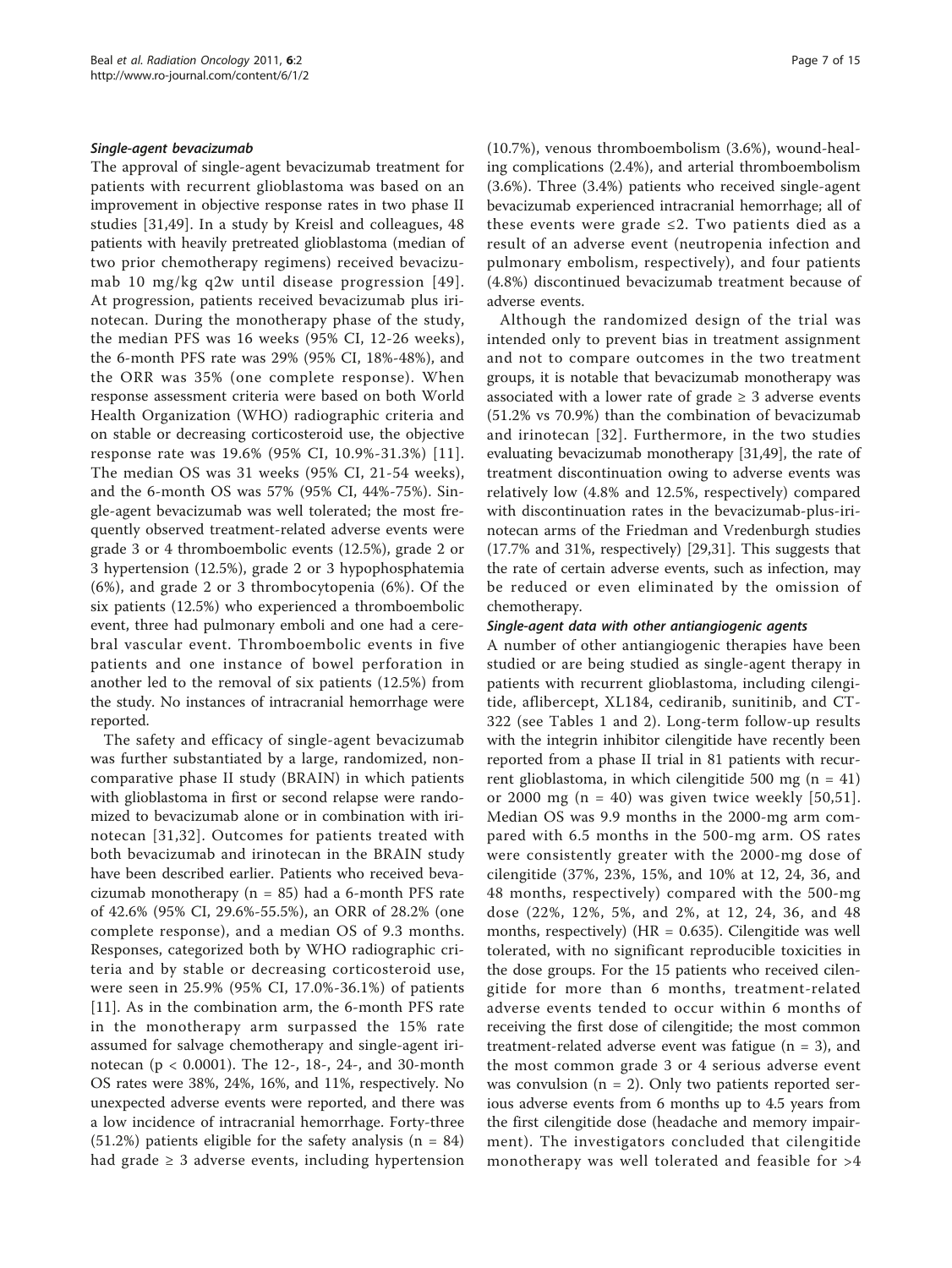years of therapy, with long-term survival rates being consistently greater with the 2000-mg dose.

Aflibercept is a recombinantly produced fusion protein that binds both VEGF and placental growth factor and has been shown to suppress the growth of glioblastoma xenografts in murine models [[52\]](#page-12-0). In NABTC 0601, an ongoing phase II study, patients with temozolomideresistant glioblastoma or anaplastic glioma at first relapse receive aflibercept 4 mg/kg q2w [[53](#page-12-0)]. Preliminary efficacy data in 27 patients with glioblastoma revealed an ORR of 30%. Aflibercept showed moderate tolerability-the rate of treatment discontinuation among all 48 enrolled patients was 25%. Eighteen treatmentrelated, grade 3 adverse events were reported. Mature data will provide a better indication of the activity of single-agent aflibercept in the recurrent setting.

Recently, interim results from a phase II study of XL184, an oral inhibitor of multiple receptor tyrosine kinases that includes VEGF receptor 2, in previously treated progressive glioblastoma have been reported [[54\]](#page-12-0). In the cohort treated with XL184 175 mg ( $n =$ 46), the ORRs were 8% (1/12) and 21% (7/34) in patients with and without previous exposure to antiangiogenic treatment, respectively. While none of the 22 patients previously treated with antiangiogenic therapy responded to XL184 125 mg, the ORR in patients with antiangiogenic-naive disease was 30% (11/37) with the 125-mg dose. The median PFS in both antiangiogenic-naive cohorts was 16 weeks. In total, 61% (46/76) of patients on corticosteroids at baseline had a reduction in corticosteroid dose of at least 50%. Common grade 3 or 4 adverse events among all 153 evaluable patients included fatigue (20%), transaminase elevation (12%), and thromboembolic events (10%). The investigators concluded that XL184 demonstrates encouraging clinical activity in patients with progressive glioblastoma and that the 125-mg dose of XL184 demonstrates improved tolerability compared with the 175-mg dose.

# Continued use of antiangiogenic agents after progression

In the event of progression following treatment with an antiangiogenic agent, patients with glioblastoma have very few therapeutic options. For example, in a prospective study by Kreisl and colleagues, a cohort of 19 patients was subsequently treated with bevacizumab plus irinotecan after progression on bevacizumab monotherapy [\[49](#page-12-0)]. None of these patients responded to therapy, and the median PFS was 30 days. In another prospective phase II study of patients with recurrent malignant gliomas treated with daily temozolomide, it was found that patients with prior exposure to bevacizumab fared worse than patients without bevacizumab exposure (6-month PFS rate of  $14\%$  vs  $36\%$ ,  $p = 0.12$ ;

median OS of  $4$  vs 18 months,  $p = 0.005$  [[55](#page-12-0)]. Retrospective reviews of patients with glioblastoma treated either with a bevacizumab-containing regimen or bevacizumab alone have also reported that these patients have limited response to a second treatment, regardless of whether it contains bevacizumab [[36,56-](#page-12-0)[59\]](#page-13-0). One hypothesis for the lack of response after antiangiogenic treatment is that an alteration of the tumor phenotype results in a highly infiltrative compartment that is angiogenic-independent. Further studies are warranted to identify new therapeutic targets and novel agents that could treat patients who have relapsed following antiangiogenic therapy.

One of the concerns with the administration of antiangiogenic agents is the apparent potential for infiltrative or invasive tumor growth upon disease progression [[33,35](#page-12-0),[36,](#page-12-0)[60-62\]](#page-13-0). Recent reports, however, indicate that antiangiogenic treatments may not significantly alter patterns of relapse in glioblastoma. For example, in a study of distant spread in 44 matched pairs of patients with recurrent glioblastoma treated with or without bevacizumab-containing regimens, distant recurrences were later observed in 22% (10/44) of bevacizumab-treated patients compared with 18% (8/44) of non-bevacizumab-treated patients on  $T_1$ -weighted magnetic resonance imaging (MRI) scans, and in 25% (11/44) of bevacizumab-treated patients compared with 18% (8/44) of non-bevacizumab-treated patients on fluid attenuation inversion recovery (FLAIR) MRI sequences (p > 0.05). This proportion of distant recurrences was in line with previous reports, without significant differences between bevacizumab and non-bevacizumab-containing treatments [\[63](#page-13-0)]. Moreover, a subanalysis of the BRAIN study, in which patient MRI scans were compared at baseline (prior to bevacizumab treatment) and at the time of progression, showed that the majority of patients (55/67 in the bevacizumab-alone group) had no shift in the pattern of progression. A shift from local to diffuse disease was seen in 16% (11/67) of patients in the bevacizumab-alone group [\[64\]](#page-13-0). Other investigators have likewise concluded on the basis of retrospective analyses of radiographic patterns of relapse that the majority of disease patterns with glioblastoma are local at diagnosis and remain so after recurrence and treatment with bevacizumab, and that the rate of nonlocal disease (diffuse, distant, or multifocal) does not appear to increase with the use of antiangiogenic agents [[65](#page-13-0)-[67](#page-13-0)]. Reports have also differed regarding the impact of the pattern of radiographic recurrence on survival outcomes [[36,](#page-12-0)[58,64,67\]](#page-13-0). In cases in which an infiltrative phenotype is observed at diagnosis, it is possible that antiangiogenic therapy in combination with another agent that targets tumor invasion, such as dasatinib [[68\]](#page-13-0), may be an effective therapeutic strategy.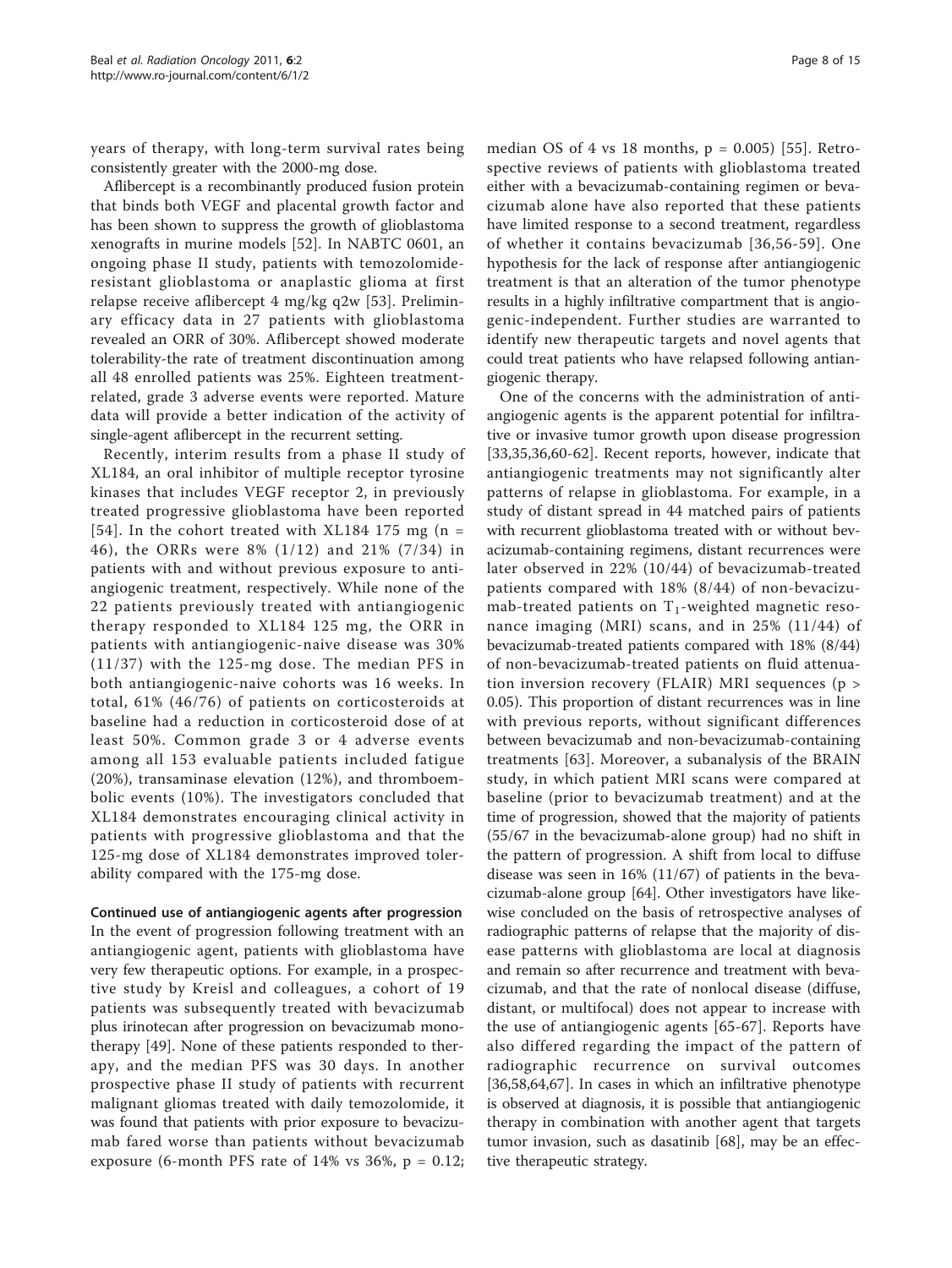#### Antiangiogenic agents in combination with radiation

Increased understanding of molecular mechanisms in the tumorigenesis of glioblastomas has led to the evaluation of targeted agents as potential radiosensitizers [[69,70\]](#page-13-0). Preclinical models have shown that VEGF is upregulated in response to radiation, and these elevations may contribute to the protection of tumor blood vessels from radiation-mediated cytotoxicity [\[70,71\]](#page-13-0). The administration of antiangiogenic agents with radiotherapy may counteract VEGF-mediated radioresistance, thereby sensitizing tumors and associated vasculature to the ionizing effects of radiation (Figure 3) [\[69,70,72](#page-13-0)]. As an underlying mechanism, the ability of antiangiogenic agents to lower tumor interstitial fluid pressure and improve vascular function and tumor oxygenation may promote enhanced responsiveness to radiotherapy [[73,74](#page-13-0)]. Preclinical studies have also demonstrated that antiangiogenic agents uniquely target the radioresistant and highly tumorigenic cancer stem cell niche [\[20,](#page-11-0)[75](#page-13-0)]. Finally, the success of initial clinical investigations of bevacizumab with chemoradiation in patients with solid tumors also supports the possible synergies of combined modality therapy [\[76,77\]](#page-13-0).



### Efficacy of antiangiogenic agents and chemoradiation

The efficacy and safety of bevacizumab with chemotherapy and radiotherapy have been assessed in clinical studies for the treatment of both recurrent and newly diagnosed glioblastoma [[78,79](#page-13-0)]. In the frontline setting, the use of bevacizumab plus radiotherapy and temozolomide has been described in two reports. In a phase II pilot study, 10 patients with glioblastoma underwent surgery followed by radiotherapy (30 fractions of 2 Gy per fraction) with bevacizumab 10 mg/kg q2w plus con-comitant temozolomide 75 mg/m<sup>2</sup> [[78\]](#page-13-0). Temozolomide therapy was continued until disease progression or for a maximum of 24 cycles, while bevacizumab therapy continued every 2 weeks until progression. At the time of reporting, the median PFS was >8.8 months, but it was too early to establish the median OS. The most commonly occurring, possibly treatment-related adverse events were fatigue, myelotoxicity, wound-healing complications, and venous thromboembolic events. The only unexpected toxicity was the development of presumed radiation-induced optic neuropathy in one patient. The study investigators noted, however, that the observed toxicities were at an acceptable level to continue enrollment toward a target of 70 patients.

In a subsequent feasibility study in a consecutive series of patients, Narayana and colleagues reported outcomes from 15 patients with high-grade glioma, including 12 patients with glioblastoma, who underwent surgery followed by radiotherapy (59.4 Gy over 6.5 weeks) [[79\]](#page-13-0). Bevacizumab 10 mg/kg was administered on days 14 and 28 along with concomitant temozolomide 75 mg/m<sup>2</sup> daily during radiotherapy. After the completion of radiotherapy, treatment with bevacizumab and temozolomide continued for 12 cycles. At a median follow-up of 12 months (range, 5-21 months), the PFS rate was 59.3% and the OS rate was 86.7%. Nonhematologic toxicities were reported in three patients (20%), and grade 3 or 4 hematologic toxicities were reported in another three patients (20%) [[79\]](#page-13-0). No intracerebral hemorrhage or treatment-related deaths occurred during the study. Several ongoing clinical trials have also recently reported interim data on the use of bevacizumab with radiotherapy and either temozolomide or irinotecan in patients with previously untreated glioblastoma [\[80](#page-13-0)-[86\]](#page-13-0). In two of the trials with longer follow-up, the addition of bevacizumab with or without irinotecan to standard radiotherapy and temozolomide was shown to provide significant benefit in PFS relative to historic controls [\[80,82](#page-13-0)]. In one trial having a minimum followup of 18 months, the regimen incorporating bevacizumab and irinotecan was associated with a median PFS that was approximately double that seen with standard therapy in patients with newly diagnosed glioblastoma (14 vs 6.9 months, respectively) [[82](#page-13-0)]. In both trials, the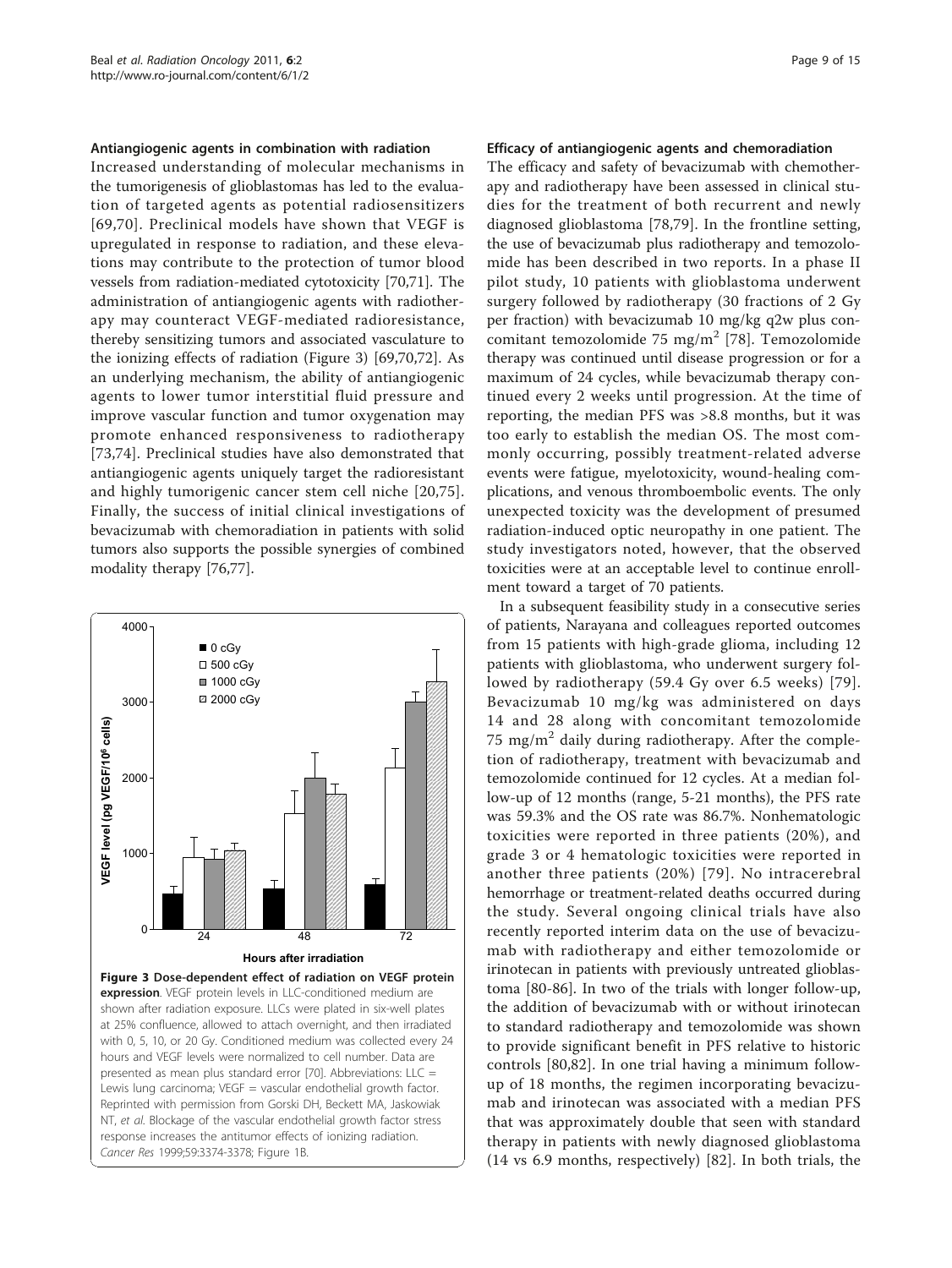incorporation of bevacizumab into standard frontline regimens was considered to be tolerable [[80,82](#page-13-0)]. Large phase III studies evaluating bevacizumab-containing regimens in patients with newly diagnosed glioblastoma have recently begun enrolling patients, including a global-based study (AVAglio [NCT00943826]) [[87](#page-13-0)] and a US-based study (RTOG-0825 [NCT00884741], which is sponsored by the Radiation Therapy Oncology Group).

Results from a phase I/II trial of cilengitide in combination with temozolomide and radiotherapy in patients with newly diagnosed glioblastoma have also demonstrated promising efficacy [[88\]](#page-14-0). After tumor resection, 52 patients received standard radiotherapy (2 Gy  $\times$  30 fractions) and temozolomide 75 mg/m<sup>2</sup>, with cilengitide 500 mg twice weekly started 1 week before chemoradiation and given throughout the duration of chemotherapy or until progression. The 6-and 12-month PFS rates were 69% and 33%, respectively; the median PFS was 8.0 months. The 12- and 24-month OS rates were 68% and 35%, respectively, with a median OS of 16.1 months. The authors reported that PFS and OS in patients with O(6)-methylguanine-DNA methyltransferase (MGMT) promoter methylation (13.4 and 23.3 months, respectively) were longer than those in patients without MGMT promoter methylation (3.4 and 13.1 months, respectively). Seven patients (14%) discontinued treatment for adverse events that were possibly treatmentrelated. The regimen was found to be well tolerated, with no additional toxicities [[88\]](#page-14-0).

Early phase studies have evaluated additional antiangiogenic agents, such as vatalanib, vandetanib, and ABT-510, in combination with temozolomide and radiotherapy for the treatment of patients with newly diagnosed glioblastoma [[89](#page-14-0)-[91](#page-14-0)]. These trials provide further evidence for the feasibility of combining these treatment modalities in the frontline setting.

Recent studies have also reported on the feasibility of using bevacizumab with radiotherapy in patients with recurrent malignant gliomas [\[92](#page-14-0),[93\]](#page-14-0). One of these studies reported outcomes in 25 patients (20 patients with glioblastoma and five patients with anaplastic glioma) who received bevacizumab 10 mg/kg q2w until tumor progression, along with hypofractionated stereotactic radiotherapy (30 Gy total as 6 Gy  $\times$  5 fractions) after the first cycle of bevacizumab therapy [[92\]](#page-14-0). In the glioblastoma cohort, the regimen was associated with a 6-month PFS rate of 65% (95% CI, 40%-82%) and a median PFS of 7.3 months (95% CI, 4.4-8.9 months). The median OS was 12.5 months (95% CI, 6.9-22.8 months), the 1-year survival was 54%, and the ORR was 50%. The overall toxicity of the regimen was comparable to that in other clinical trials of bevacizumab in glioblastoma [[28,29,31,](#page-12-0)[78\]](#page-13-0). Three patients in the overall population experienced a grade 4 adverse event-bowel

perforation, wound-healing complication, and gastrointestinal bleeding. Other nonhematologic and hematologic toxicities were transient. No significant adverse events appeared to be attributable to the interaction of bevacizumab with radiation, with the exception of a single instance of wound dehiscence; radiation necrosis was not observed in this previously irradiated population. Overall, the high 6-month PFS rate and improved therapeutic ratio of this combination suggest that it should be investigated in larger trials of patients with recurrent disease and supports ongoing trials of bevacizumab with radiochemotherapy in patients with newly diagnosed glioma.

### Other considerations with antiangiogenic therapies

The role of antiangiogenic therapy also requires further evaluation of its potential use in glioblastoma-related conditions. One example is pseudoprogression, which may be visualized on brain scans in patients who have received chemoradiotherapy and temozolomide, resulting from increased cerebral edema. In clinical studies, both bevacizumab and cediranib have shown activity in reducing the need for steroid therapy to treat tumorassociated cerebral edema [[31](#page-12-0),[94\]](#page-14-0). Therefore, these agents may be useful in cases in which pseudoprogression is suspected, as well as in patients with large, inoperable glioblastomas who are dependent on steroid therapy.

Antiangiogenic treatment has also been proposed for the management of radiation necrosis, a process in which endothelial cell dysfunction leads to tissue hypoxia and necrosis, with the concomitant release of vasoactive compounds [[95\]](#page-14-0). In a small randomized double-blind study, Levin and colleagues reported outcomes in 14 patients who received either placebo or bevacizumab for radiographically-proven or biopsy-proven CNS necrosis. All of the bevacizumab-treated patients (5/5 randomized patients; 7/7 crossover patients), but none of the placebotreated patients ( $n = 7$ ), showed improvement in neurologic symptoms or signs and had a reduction in the volume of necrosis on  $T_2$ -weighted FLAIR (average reduction of 59% in randomized patients) and  $T_1$ -weighted gadolinium-contrast MRI (average reduction of 63% in randomized patients) [[96](#page-14-0)]. Similar radiographic responses, along with improved or stable clinical outcomes, were also achieved with bevacizumab treatment in a retrospective analysis of eight patients with documented radiation necrosis [[95\]](#page-14-0), as well as a case series of six patients with biopsy-proven radiation necrosis [\[97](#page-14-0)].

In addition to its role in the treatment of glioblastoma, bevacizumab has also been evaluated in other highgrade gliomas. Results from phase II studies and retrospective reviews of bevacizumab for the treatment of anaplastic gliomas have been encouraging. In a phase II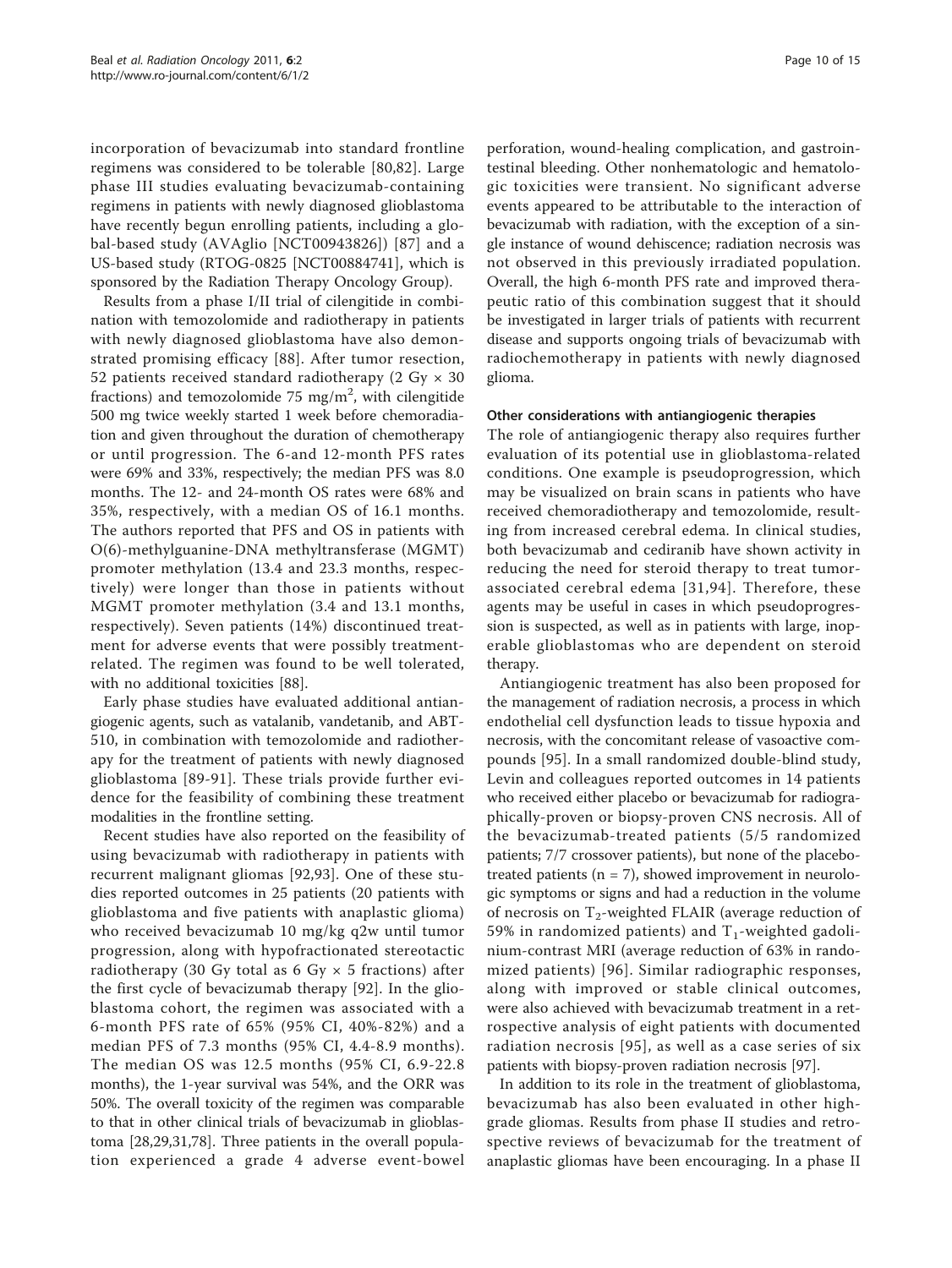study of 33 patients with recurrent grade 3 malignant gliomas (anaplastic astrocytoma, anaplastic oligodendroglioma, and anaplastic oligoastrocytoma), Desjardins and colleagues found the use of bevacizumab and irinotecan to be active (6-month PFS =  $55\%$ ; 6-month OS =  $79\%$ ;  $ORR = 61\%)$  and to have acceptable toxicity, with infrequent significant adverse events [\[98](#page-14-0)]. In a more recent study of 31 patients with recurrent anaplastic glioma, single-agent bevacizumab was associated with a median PFS of 3.7 months, a median OS of 12.4 months, reduced steroid requirements (a 40% reduction, on average, in steroid dose), and improved neurologic symptoms [[99](#page-14-0)]. The activity and safety of single-agent bevacizumab have also been described in retrospective studies of patients with recurrent alkylator-refractory anaplastic oligodendroglioma and anaplastic astrocytoma [[100,101\]](#page-14-0). The NCCN guidelines now include the use of bevacizumab with or without chemotherapy as a treatment option for recurrent anaplastic gliomas [[4](#page-11-0)].

Another consideration is the impact of antiangiogenic agents on radiographic evaluations of treatment response in malignant gliomas. Some investigators argue that it is challenging to determine disease progression and tumor response to antiangiogenic therapy because of the effect of these agents on vascular permeability, which results in diminished contrast enhancement on computed tomography or MRI scans [\[102](#page-14-0)-[104](#page-14-0)]. Because the current standard response criteria (MacDonald criteria) are based on contrast enhancement MRI, there is some debate as to whether these criteria are still adequate in the era of antiangiogenic agents. Proposals for new treatment response assessment criteria have been presented by various authors and also by the Response Assessment in Neuro-Oncology Working Group, and include taking into account  $T_2$ /FLAIR (non-contrast enhancing) imaging, favoring the use of Levin criteria, or changing the criterion of response by cross-sectional area of enhancement measurement (e.g., a > 25% decrease vs  $\geq$  50% decrease) [[35,](#page-12-0)[99,105\]](#page-14-0). Additional imaging techniques and analyses for the assessment or predictors of antiangiogenic treatment response that have been proposed for additional investigation include FLAIR MRI, dynamic contrastenhanced MRI, diffusion-weighted MRI, pretreatment apparent diffusion coefficient histogram analysis, and perfusion imaging or dynamic susceptibility contrast MRI [[60,](#page-13-0)[105-109\]](#page-14-0). The breadth of these recommendations further underscores the need for a standardized approach of response assessment.

# Summary and Conclusions

Despite advances in treatment, glioblastoma has no cure, and patients with glioblastoma have poor long-term survival. Increased understanding of the tumorigenesis of

this disease at the molecular level has led to the identification of VEGF and its related pathways as targets for therapy. As a result, a number of antiangiogenic therapies have been or are currently being evaluated in patients with glioblastoma, alone or in combination with chemotherapy and/or radiotherapy. The most wellestablished antiangiogenic therapy is bevacizumab; current experience encompasses clinical data from more than 1000 patients treated for glioblastoma. In May 2009, single-agent bevacizumab was approved by the FDA for the treatment of patients with progressive glioblastoma following prior therapy on the basis of an improvement in objective response rate. The BRAIN study that supported this approval also showed a significant improvement in 6-month PFS rate with bevacizumab alone and in combination with irinotecan relative to historical controls [\[31](#page-12-0)]. At present, the NCCN guidelines include a recommendation for bevacizumab either with or without chemotherapy as a treatment option for

recurrent glioblastoma [[4](#page-11-0)]. The safety and efficacy of cilengitide with chemotherapy has not been reported in the recurrent setting, but single-agent data suggest that combinatorial trials are warranted.

Clinical studies have also demonstrated the feasibility of combining bevacizumab or cilengitide plus radiation with or without concomitant temozolomide for the treatment of patients with newly diagnosed or recurrent glioblastoma. Early data suggest the possibility of novel regimens that improve tumor response without overlapping toxicities, but these findings are preliminary. The incorporation of antiangiogenic agents in frontline therapy, therefore, cannot be recommended at present, except in the context of a clinical trial.

Although the safety and efficacy of combining antiangiogenic agents with chemotherapy has been documented in the recurrent setting, the ideal chemotherapy partner has yet to be identified by prospective, randomized trials. The difficulty of comparing data across trials prohibits any definitive conclusions, and the efficacy signals to date do not provide a clear indication as to which chemotherapy agents or treatment schedules are optimal. Moreover, the scheduling, timing, and dosing of antiangiogenic agents relative to chemotherapy also remains to be defined, and should be a focus of future studies. As the field progresses toward patient-specific approaches, gene expression studies and other correlative analyses are needed to assess the safety and efficacy of antiangiogenic therapies on the basis of the molecular pathophysiology of the disease. Data obtained from ongoing studies should enable clinicians to further optimize treatment for both newly diagnosed and recurrent glioblastoma (Additional file [1](#page-11-0), Table S1). Additional information can be found at [http://www.ro-journal.com.](http://www.ro-journal.com) Alternate treatment strategies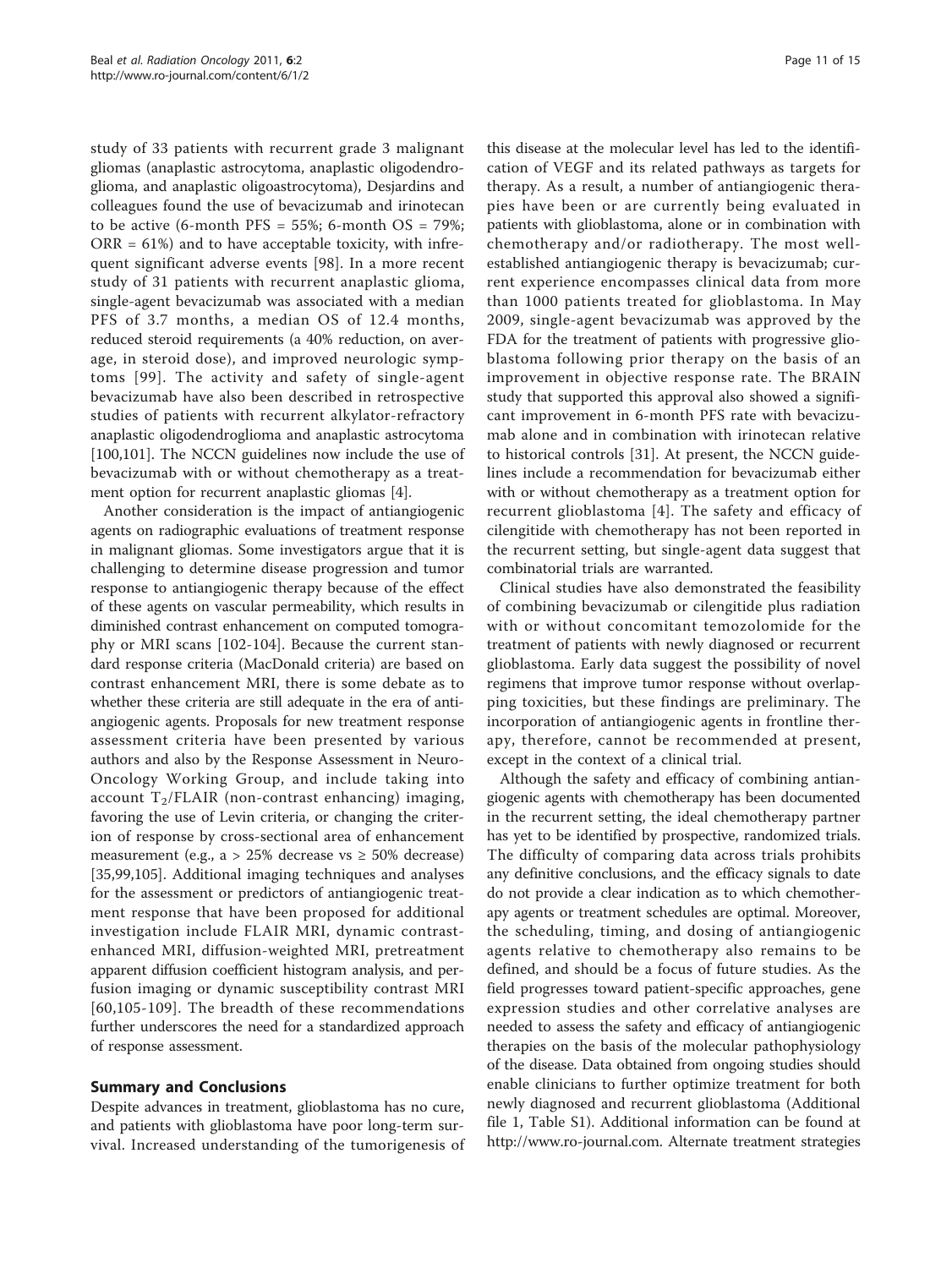<span id="page-11-0"></span>for patients with glioblastoma may include the use of an antiangiogenic agent with other targeted agents, such as erlotinib, dasatinib, or cetuximab [[110](#page-14-0),[111](#page-14-0)]. More research is also needed to establish the most advantageous sequencing for individual components of combination regimens containing antiangiogenic therapies. Antiangiogenic agents are expected to play a significant role in the treatment of glioblastoma in the future, and it is hoped that the consideration of molecular profiling will further improve target selection.

# Additional material

[Additional file 1: P](http://www.biomedcentral.com/content/supplementary/1748-717X-6-2-S1.DOC)roposed and ongoing phase II and III trials of antiangiogenic agents in glioma. Table of proposed and ongoing phase II and phase III trials of select antiangiogenic agents for the treatment of recurrent and newly diagnosed glioma, with study details including NCT numbers, disease setting, primary endpoints, and leading study center.

#### Acknowledgements

Support for third-party writing assistance for this manuscript, furnished by Glen Miller and Denise Chun, was provided by Genentech, Inc.

#### Author details

<sup>1</sup>Department of Radiation Oncology, Memorial Sloan-Kettering Cancer Center, 1275 York Avenue, New York, NY 10021, USA. <sup>2</sup>Department of Neurology, Memorial Sloan-Kettering Cancer Center, 1275 York Avenue, New York, NY 10021, USA. <sup>3</sup>Department of Neurosurgery, Memorial Sloan-Kettering Cancer Center, 1275 York Avenue, New York, NY 10021, USA.

#### Authors' contributions

KB, LEA, and PHG have contributed to the conception of the manuscript and the interpretations of the data contained within, and have been involved in critically revising the manuscript. All authors read and approved the final manuscript.

#### Competing interests

Dr. Beal acted as a consultant for Hoffman-La Roche at a single meeting. Her institution, Memorial Sloan-Kettering Cancer Center, has received research funding from Genentech, Inc., and Astra Zeneca. Dr. Abrey has been a consultant and on an advisory board for Genentech, Inc. Her institution, Memorial Sloan-Kettering Cancer Center, has received research funding from Genentech, Inc., and Astra Zeneca. Dr. Gutin has been on an advisory board for Genentech, Inc. His institution, Memorial Sloan-Kettering Cancer Center, has received research funding from Genentech and Astra Zeneca.

#### Received: 25 October 2010 Accepted: 7 January 2011 Published: 7 January 2011

### References

- 1. Maher EA, McKee AC: Neoplasms of the central nervous system. In Atlas of diagnostic oncology.. 3 edition. Edited by: Skarin AT, Canellos GP. London: Elsevier Science; 2003:5-10.
- Jemal A, Siegel R, Xu J, Ward E: [Cancer statistics, 2010.](http://www.ncbi.nlm.nih.gov/pubmed/20610543?dopt=Abstract) CA Cancer J Clin 2010, 60(5):277-300.
- Central Brain Tumor Registry of the United States (CBTRUS): 2010 CBTRUS statistical report: primary brain and central nervous system tumors diagnosed in the United States in 2004-2006.[[http://www.cbtrus.org/](http://www.cbtrus.org/reports/reports.html) [reports/reports.html](http://www.cbtrus.org/reports/reports.html)].
- 4. National Comprehensive Cancer Network clinical practice guidelines in oncology-central nervous system cancers. v.1.2010. [[http://www.nccn.org/](http://www.nccn.org/professionals/physician_gls/PDF/cns.pdf) [professionals/physician\\_gls/PDF/cns.pdf\]](http://www.nccn.org/professionals/physician_gls/PDF/cns.pdf).
- 5. Stupp R, Mason WP, van den Bent MJ, Weller M, Fisher B, Taphoorn MJ, Belanger K, Brandes AA, Marosi C, Bogdahn U, Curschmann J, Janzer RC, Ludwin SK, Gorlia T, Allgeier A, Lacombe D, Cairncross JG, Eisenhauer E, Mirimanoff RO, European Organisation for Research and Treatment of Cancer Brain Tumor and Radiotherapy Groups; National Cancer Institute of Canada Clinical Trials Group: [Radiotherapy plus concomitant and adjuvant](http://www.ncbi.nlm.nih.gov/pubmed/15758009?dopt=Abstract) [temozolomide for glioblastoma.](http://www.ncbi.nlm.nih.gov/pubmed/15758009?dopt=Abstract) N Engl J Med 2005, 352(10):987-996.
- 6. Wen PY, DeAngelis LM: [Chemotherapy for low-grade gliomas: emerging](http://www.ncbi.nlm.nih.gov/pubmed/17515537?dopt=Abstract) [consensus on its benefits.](http://www.ncbi.nlm.nih.gov/pubmed/17515537?dopt=Abstract) Neurology 2007, 68(21):1762-1763.
- 7. Wong ET, Hess KR, Gleason MJ, Jaeckle KA, Kyritsis AP, Prados MD, Levin VA, Yung WK: [Outcomes and prognostic factors in recurrent glioma patients](http://www.ncbi.nlm.nih.gov/pubmed/10561324?dopt=Abstract) [enrolled onto phase II clinical trials.](http://www.ncbi.nlm.nih.gov/pubmed/10561324?dopt=Abstract) J Clin Oncol 1999, 17(8):2572-2578.
- 8. Prados MD, Lamborn K, Yung WK, Jaeckle K, Robins HI, Mehta M, Fine HA, Wen PY, Cloughesy T, Chang S, Nicholas MK, Schiff D, Greenberg H, Junck L, Fink K, Hess K, Kuhn J, North American Brain Tumor Consortium: [A](http://www.ncbi.nlm.nih.gov/pubmed/16533878?dopt=Abstract) [phase 2 trial of irinotecan \(CPT-11\) in patients with recurrent malignant](http://www.ncbi.nlm.nih.gov/pubmed/16533878?dopt=Abstract) [glioma: a North American Brain Tumor Consortium study.](http://www.ncbi.nlm.nih.gov/pubmed/16533878?dopt=Abstract) Neuro Oncol 2006, 8(2):189-193.
- 9. Cloughesy TF, Filka E, Kuhn J, Nelson G, Kabbinavar F, Friedman H, Miller LL, Elfring GL: [Two studies evaluating irinotecan treatment for recurrent](http://www.ncbi.nlm.nih.gov/pubmed/12712460?dopt=Abstract) [malignant glioma using an every-3-week regimen.](http://www.ncbi.nlm.nih.gov/pubmed/12712460?dopt=Abstract) Cancer 2003, 97(9 suppl):2381-2386.
- 10. Yung WK, Albright RE, Olson J, Fredericks R, Fink K, Prados MD, Brada M, Spence A, Hohl RJ, Shapiro W, Glantz M, Greenberg H, Selker RG, Vick NA, Rampling R, Friedman H, Phillips P, Bruner J, Yue N, Osoba D, Zaknoen S, Levin VA: [A phase II study of temozolomide vs. procarbazine in patients](http://www.ncbi.nlm.nih.gov/pubmed/10944597?dopt=Abstract) [with glioblastoma multiforme at first relapse.](http://www.ncbi.nlm.nih.gov/pubmed/10944597?dopt=Abstract) Br J Cancer 2000, 83(5):588-593.
- 11. Avastin<sup>®</sup> [package insert]. South San Francisco, CA: Genentech, Inc; 2009.
- 12. Inai T, Mancuso M, Hashizume H, Baffert F, Haskell A, Baluk P, Hu-Lowe DD, Shalinsky DR, Thurston G, Yancopoulos GD, McDonald DM: [Inhibition of](http://www.ncbi.nlm.nih.gov/pubmed/15215160?dopt=Abstract) [vascular endothelial growth factor \(VEGF\) signaling in cancer causes loss](http://www.ncbi.nlm.nih.gov/pubmed/15215160?dopt=Abstract) [of endothelial fenestrations, regression of tumor vessels, and](http://www.ncbi.nlm.nih.gov/pubmed/15215160?dopt=Abstract) [appearance of basement membrane ghosts.](http://www.ncbi.nlm.nih.gov/pubmed/15215160?dopt=Abstract) Am J Pathol 2004, 165(1):35-52.
- 13. Huang J, Frischer JS, Serur A, Kadenhe A, Yokoi A, McCrudden KW, New T, O'Toole K, Zabski S, Rudge JS, Holash J, Yancopoulos GD, Yamashiro DJ, Kandel JJ: [Regression of established tumors and metastases by potent](http://www.ncbi.nlm.nih.gov/pubmed/12805568?dopt=Abstract) [vascular endothelial growth factor blockade.](http://www.ncbi.nlm.nih.gov/pubmed/12805568?dopt=Abstract) Proc Natl Acad Sci USA 2003, 100(13):7785-7790.
- 14. Chi A, Norden AD, Wen PY: [Inhibition of angiogenesis and invasion in](http://www.ncbi.nlm.nih.gov/pubmed/18020923?dopt=Abstract) [malignant gliomas.](http://www.ncbi.nlm.nih.gov/pubmed/18020923?dopt=Abstract) Expert Rev Anticancer Ther 2007, 7(11):1537-1560.
- 15. Norden AD, Drappatz J, Wen PY: [Novel anti-angiogenic therapies for](http://www.ncbi.nlm.nih.gov/pubmed/19007739?dopt=Abstract) [malignant gliomas.](http://www.ncbi.nlm.nih.gov/pubmed/19007739?dopt=Abstract) Lancet Neurol 2008, 7(12):1152-1160.
- 16. Salmaggi A, Eoli M, Frigerio S, Silvani A, Gelati M, Corsini E, Broggi G, Boiardi A: [Intracavitary VEGF, bFGF, IL-8, IL-12 levels in primary and](http://www.ncbi.nlm.nih.gov/pubmed/12777082?dopt=Abstract) [recurrent malignant glioma.](http://www.ncbi.nlm.nih.gov/pubmed/12777082?dopt=Abstract) J Neurooncol 2003, 62(3):297-303.
- 17. Takano S, Yoshii Y, Kondo S, Suzuki H, Maruno T, Shirai S, Nose T: [Concentration of vascular endothelial growth factor in the serum and](http://www.ncbi.nlm.nih.gov/pubmed/8616870?dopt=Abstract) [tumor tissue of brain tumor patients.](http://www.ncbi.nlm.nih.gov/pubmed/8616870?dopt=Abstract) Cancer Res 1996, 56(9):2185-2190.
- 18. Nam DH, Park K, Suh YL, Kim JH: [Expression of VEGF and brain specific](http://www.ncbi.nlm.nih.gov/pubmed/15010886?dopt=Abstract) [angiogenesis inhibitor-1 in glioblastoma: prognostic significance.](http://www.ncbi.nlm.nih.gov/pubmed/15010886?dopt=Abstract) Oncol Rep 2004, 11(7):863-869.
- 19. Dickson PV, Hamner JB, Sims TL, Fraga CH, Ng CY, Rajasekeran S, Hagedorn NL, McCarville MB, Stewart CF, Davidoff AM: [Bevacizumab](http://www.ncbi.nlm.nih.gov/pubmed/17606728?dopt=Abstract)[induced transient remodeling of the vasculature in neuroblastoma](http://www.ncbi.nlm.nih.gov/pubmed/17606728?dopt=Abstract) [xenografts results in improved delivery and efficacy of systemically](http://www.ncbi.nlm.nih.gov/pubmed/17606728?dopt=Abstract) [administered chemotherapy.](http://www.ncbi.nlm.nih.gov/pubmed/17606728?dopt=Abstract) Clin Cancer Res 2007, 13(13):3942-3950.
- 20. Bao S, Wu Q, Sathornsumetee S, Hao Y, Li Z, Hjelmeland AB, Shi Q, McLendon RE, Bigner DD, Rich JN: [Stem cell-like glioma cells promote](http://www.ncbi.nlm.nih.gov/pubmed/16912155?dopt=Abstract) [tumor angiogenesis through vascular endothelial growth factor.](http://www.ncbi.nlm.nih.gov/pubmed/16912155?dopt=Abstract) Cancer Res 2006, 66(16):7843-7848.
- 21. Hu B, Guo P, Bar-Joseph I, Imanishi Y, Jarzynka MJ, Bogler O, Mikkelsen T, Hirose T, Nishikawa R, Cheng SY: [Neuropilin-1 promotes human glioma](http://www.ncbi.nlm.nih.gov/pubmed/17369861?dopt=Abstract) [progression through potentiating the activity of the HGF/SF autocrine](http://www.ncbi.nlm.nih.gov/pubmed/17369861?dopt=Abstract) [pathway.](http://www.ncbi.nlm.nih.gov/pubmed/17369861?dopt=Abstract) Oncogene 2007, 26(38):5577-5586.
- 22. Noguera-Troise I, Daly C, Papadopoulos NJ, Coetzee S, Boland P, Gale NW, Lin HC, Yancopoulos GD, Thurston G: [Blockade of Dll4 inhibits tumour](http://www.ncbi.nlm.nih.gov/pubmed/17183313?dopt=Abstract) [growth by promoting non-productive angiogenesis.](http://www.ncbi.nlm.nih.gov/pubmed/17183313?dopt=Abstract) Nature 2006, 444(7122):1032-1037.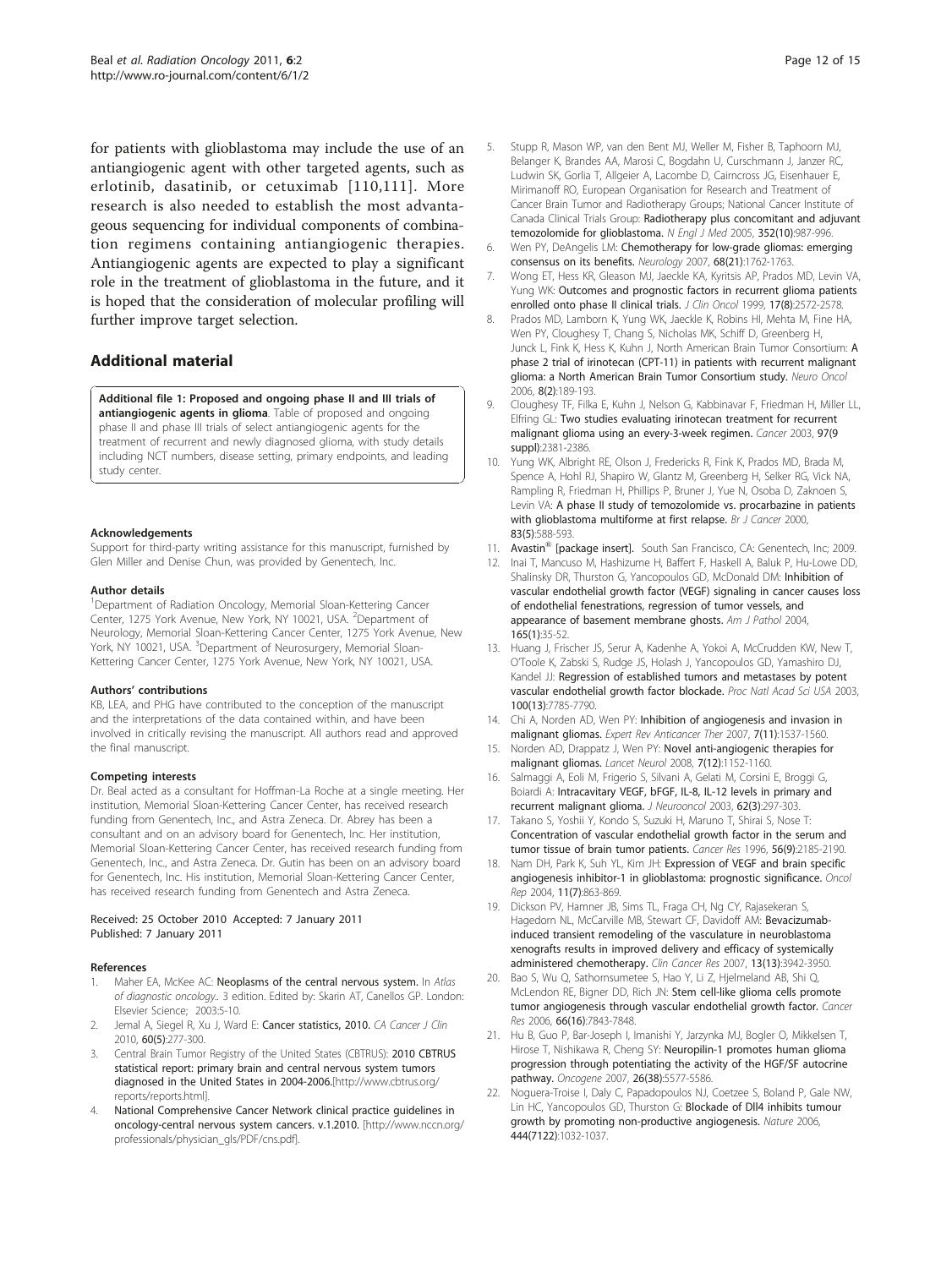- <span id="page-12-0"></span>23. Holash J, Maisonpierre PC, Compton D, Boland P, Alexander CR, Zagzag D, Yancopoulos GD, Wiegand SJ: [Vessel cooption, regression, and growth in](http://www.ncbi.nlm.nih.gov/pubmed/10373119?dopt=Abstract) [tumors mediated by angiopoietins and VEGF.](http://www.ncbi.nlm.nih.gov/pubmed/10373119?dopt=Abstract) Science 1999, 284(5422):1994-1998.
- 24. Stark-Vance V: Bevacizumab and CPT-11 in the treatment of relapsed malignant glioma [abstract]. Neuro Oncol 2005, 7(3):369.
- 25. Hurwitz H, Fehrenbacher L, Novotny W, Cartwright T, Hainsworth J, Heim W, Berlin J, Baron A, Griffing S, Holmgren E, Ferrara N, Fyfe G, Rogers B, Ross R, Kabbinavar F: [Bevacizumab plus irinotecan, fluorouracil,](http://www.ncbi.nlm.nih.gov/pubmed/15175435?dopt=Abstract) [and leucovorin for metastatic colorectal cancer.](http://www.ncbi.nlm.nih.gov/pubmed/15175435?dopt=Abstract) N Engl J Med 2004, 350(23):2335-2342.
- 26. Fine HA, Figg WD, Jaeckle K, Wen PY, Kyritsis AP, Loeffler JS, Levin VA, Black PM, Kaplan R, Pluda JM, Yung WK: [Phase II trial of the](http://www.ncbi.nlm.nih.gov/pubmed/10673511?dopt=Abstract) [antiangiogenic agent thalidomide in patients with recurrent high-grade](http://www.ncbi.nlm.nih.gov/pubmed/10673511?dopt=Abstract) [gliomas.](http://www.ncbi.nlm.nih.gov/pubmed/10673511?dopt=Abstract) J Clin Oncol 2000, 18(4):708-715.
- 27. Jain RK: [Normalizing tumor vasculature with anti-angiogenic therapy: a](http://www.ncbi.nlm.nih.gov/pubmed/11533692?dopt=Abstract) [new paradigm for combination therapy.](http://www.ncbi.nlm.nih.gov/pubmed/11533692?dopt=Abstract) Nat Med 2001, 7(9):987-989.
- 28. Vredenburgh JJ, Desjardins A, Herndon JE II, Dowell JM, Reardon DA, Quinn JA, Rich JN, Sathornsumetee S, Gururangan S, Wagner M, Bigner DD, Friedman AH, Friedman HS: [Phase II trial of bevacizumab and irinotecan](http://www.ncbi.nlm.nih.gov/pubmed/17317837?dopt=Abstract) [in recurrent malignant glioma.](http://www.ncbi.nlm.nih.gov/pubmed/17317837?dopt=Abstract) Clin Cancer Res 2007, 13(4):1253-1259.
- 29. Vredenburgh JJ, Desjardins A, Herndon JE II, Marcello J, Reardon DA, Quinn JA, Rich JN, Sathornsumetee S, Gururangan S, Sampson J, Wagner M, Bailey L, Bigner DD, Friedman AH, Friedman HS: [Bevacizumab plus](http://www.ncbi.nlm.nih.gov/pubmed/17947719?dopt=Abstract) [irinotecan in recurrent glioblastoma multiforme.](http://www.ncbi.nlm.nih.gov/pubmed/17947719?dopt=Abstract) J Clin Oncol 2007. 25(30):4722-4729.
- 30. Desjardins A, Vredenburgh JJ, Reardon DA, Herndon JE, Marcello J, Peters K, Gururangan S, Sathornsumetee S, Rich JN, Friedman HS: Long-term survival from the initial trial of bevacizumab and irinotecan [abstract]. J Clin Oncol 2010, 28(15 suppl):191s.
- 31. Friedman HS, Prados M, Wen PY, Mikkelsen T, Schiff D, Abrey LE, Yung WK, Paleologos N, Nicholas MK, Jensen R, Vredenburgh J, Huang J, Zheng M, Cloughesy T: [Bevacizumab alone and in combination with irinotecan in](http://www.ncbi.nlm.nih.gov/pubmed/19720927?dopt=Abstract) [recurrent glioblastoma.](http://www.ncbi.nlm.nih.gov/pubmed/19720927?dopt=Abstract) J Clin Oncol 2009, 27(28):4733-4740.
- 32. Cloughesy T, Vredenburgh JJ, Day B, Das A, Friedman HS, the BRAIN Investigators: Updated safety and survival of patients with relapsed glioblastoma treated with bevacizumab in the BRAIN stud [abstract]. J Clin Oncol 2010, 28(15 suppl):181s.
- 33. Narayana A, Kelly P, Golfinos J, Parker E, Johnson G, Knopp E, Zagzag D, Fischer I, Raza S, Medabalmi P, Eagan P, Gruber ML: [Antiangiogenic](http://www.ncbi.nlm.nih.gov/pubmed/18834263?dopt=Abstract) [therapy using bevacizumab in recurrent high-grade glioma: impact](http://www.ncbi.nlm.nih.gov/pubmed/18834263?dopt=Abstract) [on local control and patient survival.](http://www.ncbi.nlm.nih.gov/pubmed/18834263?dopt=Abstract) J Neurosurg 2009, 110(1):173-180.
- 34. Poulsen HS, Grunnet K, Sorensen M, Olsen P, Hasselbalch B, Nelausen K, Kosteljanetz M, Lassen U: [Bevacizumab plus irinotecan in the treatment](http://www.ncbi.nlm.nih.gov/pubmed/19031176?dopt=Abstract) [patients with progressive recurrent malignant brain tumours.](http://www.ncbi.nlm.nih.gov/pubmed/19031176?dopt=Abstract) Acta Oncol 2009, 48(1):52-58.
- 35. Zuniga RM, Torcuator R, Jain R, Anderson J, Doyle T, Ellika S, Schultz L, Mikkelsen T: [Efficacy, safety and patterns of response and recurrence in](http://www.ncbi.nlm.nih.gov/pubmed/18953493?dopt=Abstract) [patients with recurrent high-grade gliomas treated with bevacizumab](http://www.ncbi.nlm.nih.gov/pubmed/18953493?dopt=Abstract) [plus irinotecan.](http://www.ncbi.nlm.nih.gov/pubmed/18953493?dopt=Abstract) J Neurooncol 2009, 91(3):329-336.
- 36. Norden AD, Young GS, Setayesh K, Muzikansky A, Klufas R, Ross GL, Ciampa AS, Ebbeling LG, Levy B, Drappatz J, Kesari S, Wen PY: [Bevacizumab for recurrent malignant gliomas: efficacy, toxicity, and](http://www.ncbi.nlm.nih.gov/pubmed/18316689?dopt=Abstract) [patterns of recurrence.](http://www.ncbi.nlm.nih.gov/pubmed/18316689?dopt=Abstract) Neurology 2008, 70(10):779-787.
- 37. Verhoeff JJ, Lavini C, van Linde ME, Stalpers LJ, Majoie CB, Reijneveld JC, van Furth WR, Richel DJ: [Bevacizumab and dose-intense temozolomide in](http://www.ncbi.nlm.nih.gov/pubmed/20064829?dopt=Abstract) [recurrent high-grade glioma.](http://www.ncbi.nlm.nih.gov/pubmed/20064829?dopt=Abstract) Ann Oncol 2010, 21(8):1723-1727.
- 38. Reardon DA, Desjardins A, Vredenburgh JJ, Gururangan S, Sampson JH, Sathornsumetee S, McLendon RE, Herndon JE II, Marcello JE, Norfleet J, Friedman AH, Bigner DD, Friedman HS: [Metronomic chemotherapy with](http://www.ncbi.nlm.nih.gov/pubmed/19920819?dopt=Abstract) [daily, oral etoposide plus bevacizumab for recurrent malignant glioma: a](http://www.ncbi.nlm.nih.gov/pubmed/19920819?dopt=Abstract) [phase II study.](http://www.ncbi.nlm.nih.gov/pubmed/19920819?dopt=Abstract) Br J Cancer 2009, 101(12):1986-1994.
- 39. Thompson EM, Dosa E, Kraemer DF, Neuwelt EA: Bevacizumab plus carboplatin increases survival in patients with recurrent malignant glioma [abstract]. Neuro Oncol 2009, 11(5):625-626.
- 40. Yang JC, Haworth L, Sherry RM, Hwu P, Schwartzentruber DJ, Topalian SL, Steinberg SM, Chen HX, Rosenberg SA: [A randomized trial of](http://www.ncbi.nlm.nih.gov/pubmed/12890841?dopt=Abstract) [bevacizumab, an anti-vascular endothelial growth factor antibody, for](http://www.ncbi.nlm.nih.gov/pubmed/12890841?dopt=Abstract) [metastatic renal cancer.](http://www.ncbi.nlm.nih.gov/pubmed/12890841?dopt=Abstract) N Engl J Med 2003, 349(5):427-434.
- 41. Semrad TJ, O'Donnell R, Wun T, Chew H, Harvey D, Zhou H, White RH: [Epidemiology of venous thromboembolism in 9489 patients with](http://www.ncbi.nlm.nih.gov/pubmed/17432710?dopt=Abstract) [malignant glioma.](http://www.ncbi.nlm.nih.gov/pubmed/17432710?dopt=Abstract) J Neurosurg 2007, 106(4):601-608.
- 42. Puduvalli VK, Giglio P, Groves MD, Hess KR, Gilbert MR, Mahankali S, Jackson EF, Levin VA, Conrad CA, Hsu SH, Colman H, de Groot JF, Ritterhouse MG, Ictech SE, Yung WK: [Phase II trial of irinotecan and](http://www.ncbi.nlm.nih.gov/pubmed/18314417?dopt=Abstract) [thalidomide in adults with recurrent glioblastoma multiforme.](http://www.ncbi.nlm.nih.gov/pubmed/18314417?dopt=Abstract) Neuro Oncol 2008, 10(2):216-222.
- 43. Fadul CE, Kingman LS, Meyer LP, Cole BF, Eskey CJ, Rhodes CH, Roberts DW, Newton HB, Pipas JM: [A phase II study of thalidomide and irinotecan for](http://www.ncbi.nlm.nih.gov/pubmed/18661102?dopt=Abstract) [treatment of glioblastoma multiforme.](http://www.ncbi.nlm.nih.gov/pubmed/18661102?dopt=Abstract) J Neurooncol 2008, 90(2):229-235.
- 44. Groves MD, Puduvalli VK, Chang SM, Conrad CA, Gilbert MR, Tremont-Lukats IW, Liu TJ, Peterson P, Schiff D, Cloughesy TF, Wen PY, Greenberg H, Abrey LE, DeAngelis LM, Hess KR, Lamborn KR, Prados MD, Yung WK: [A](http://www.ncbi.nlm.nih.gov/pubmed/17031561?dopt=Abstract) [North American brain tumor consortium \(NABTC 99-04\) phase II trial of](http://www.ncbi.nlm.nih.gov/pubmed/17031561?dopt=Abstract) [temozolomide plus thalidomide for recurrent glioblastoma multiforme.](http://www.ncbi.nlm.nih.gov/pubmed/17031561?dopt=Abstract) J Neurooncol 2007, 81(3):271-277.
- 45. Fine HA, Wen PY, Maher EA, Viscosi E, Batchelor T, Lakhani N, Figg WD, Purow BW, Borkowf CB: [Phase II trial of thalidomide and carmustine for](http://www.ncbi.nlm.nih.gov/pubmed/12805330?dopt=Abstract) [patients with recurrent high-grade gliomas.](http://www.ncbi.nlm.nih.gov/pubmed/12805330?dopt=Abstract) J Clin Oncol 2003, 21(12):2299-2304.
- 46. Reardon D, Friedman H, Yung WKA, Brada M, Conrad C, Provenzale J, Jackson E, Serajuddin H, Chen B, Laurent D: A phase I/II trial of PTK787/ZK 222584 (PTK/ZK), a novel, oral angiogenesis inhibitor, in combination with either temozolomide or lomustine for patients with recurrent glioblastoma multiforme (GBM) [abstract]. Proc Am Soc Clin Oncol 2004, 22(14s):110s.
- 47. Motzer RJ, Hutson TE, Tomczak P, Michaelson MD, Bukowski RM, Rixe O, Oudard S, Negrier S, Szczylik C, Kim ST, Chen I, Bycott PW, Baum CM, Figlin RA: [Sunitinib versus interferon alfa in metastatic renal-cell](http://www.ncbi.nlm.nih.gov/pubmed/17215529?dopt=Abstract) [carcinoma.](http://www.ncbi.nlm.nih.gov/pubmed/17215529?dopt=Abstract) N Engl J Med 2007, 356(2):115-124.
- 48. Burger RA, Sill MW, Monk BJ, Greer BE, Sorosky JI: [Phase II trial of](http://www.ncbi.nlm.nih.gov/pubmed/18024863?dopt=Abstract) [bevacizumab in persistent or recurrent epithelial ovarian cancer or](http://www.ncbi.nlm.nih.gov/pubmed/18024863?dopt=Abstract) [primary peritoneal cancer: a Gynecologic Oncology Group Study.](http://www.ncbi.nlm.nih.gov/pubmed/18024863?dopt=Abstract) J Clin Oncol 2007, 25(33):5165-5171.
- 49. Kreisl TN, Kim L, Moore K, Duic P, Royce C, Stroud I, Garren N, Mackey M, Butman JA, Camphausen K, Park J, Albert PS, Fine HA: [Phase II trial of](http://www.ncbi.nlm.nih.gov/pubmed/19114704?dopt=Abstract) [single-agent bevacizumab followed by bevacizumab plus irinotecan at](http://www.ncbi.nlm.nih.gov/pubmed/19114704?dopt=Abstract) [tumor progression in recurrent glioblastoma.](http://www.ncbi.nlm.nih.gov/pubmed/19114704?dopt=Abstract) J Clin Oncol 2009, 27(5):740-745.
- 50. Reardon DA, Fink KL, Mikkelsen T, Cloughesy TF, O'Neill A, Plotkin S, Glantz M, Ravin P, Raizer JJ, Rich KM, Schiff D, Shapiro WR, Burdette-Radoux S, Dropcho EJ, Wittemer SM, Nippgen J, Picard M, Nabors LB: [Randomized phase II study of cilengitide, an integrin-targeting arginine](http://www.ncbi.nlm.nih.gov/pubmed/18981465?dopt=Abstract)[glycine-aspartic acid peptide, in recurrent glioblastoma multiforme.](http://www.ncbi.nlm.nih.gov/pubmed/18981465?dopt=Abstract) J Clin Oncol 2008, 26(34):5610-5617.
- 51. Fink K, Mikkelsen T, Nabors LB, Ravin P, Plotkin SR, Schiff D, Hicking C, Picard M, Reardon DA: Long-term effects of cilengitide, a novel integrin inhibitor, in recurrent glioblastoma: A randomized phase IIa study [abstract]. J Clin Oncol 2010, 28(15 suppl):182s.
- 52. Wachsberger PR, Burd R, Cardi C, Thakur M, Daskalakis C, Holash J, Yancopoulos GD, Dicker AP: [VEGF trap in combination with radiotherapy](http://www.ncbi.nlm.nih.gov/pubmed/17234361?dopt=Abstract) [improves tumor control in u87 glioblastoma.](http://www.ncbi.nlm.nih.gov/pubmed/17234361?dopt=Abstract) Int J Radiat Oncol Biol Phys 2007, 67(5):1526-1537.
- 53. De Groot JF, Wen PY, Lamborn K, Chang S, Cloughesy TF, Chen AP, DeAngelis LM, Mehta MP, Gilbert MR, Yung WK, Prados MD: Phase II single arm trial of aflibercept in patients with recurrent temozolomideresistant glioblastoma: NABTC 0601 [abstract]. J Clin Oncol 2008, 26(15 suppl):94s.
- 54. Wen PY, Prados M, Schiff D, Reardon DA, Cloughesy T, Mikkelsen T, Batchelor T, Drappatz J, Chamberlain MC, De Groot JF: Phase II study of XL184 (BMS 907351), an inhibitor of MET, VEGFR2, and RET, in patients (pts) with progressive glioblastoma (GB) [abstract]. J Clin Oncol 2010, 28(15 suppl):181s.
- Khasraw M, Abrey LE, Lassman AB, Hormigo A, Nolan C, Gavrilovic IT, Mellinghoff IK, Reiner AS, DeAngelis LM, AM Omuro AM: Phase II trial of continuous low-dose temozolomide (TMZ) for recurrent malignant glioma (MG) with and without prior exposure to bevacizumab (BEV) [abstract]. J Clin Oncol 2010, 28(15 suppl):196s.
- 56. Quant EC, Norden AD, Drappatz J, Muzikansky A, Doherty L, Lafrankie D, Ciampa A, Kesari S, Wen PY: [Role of a second chemotherapy in recurrent](http://www.ncbi.nlm.nih.gov/pubmed/19332770?dopt=Abstract)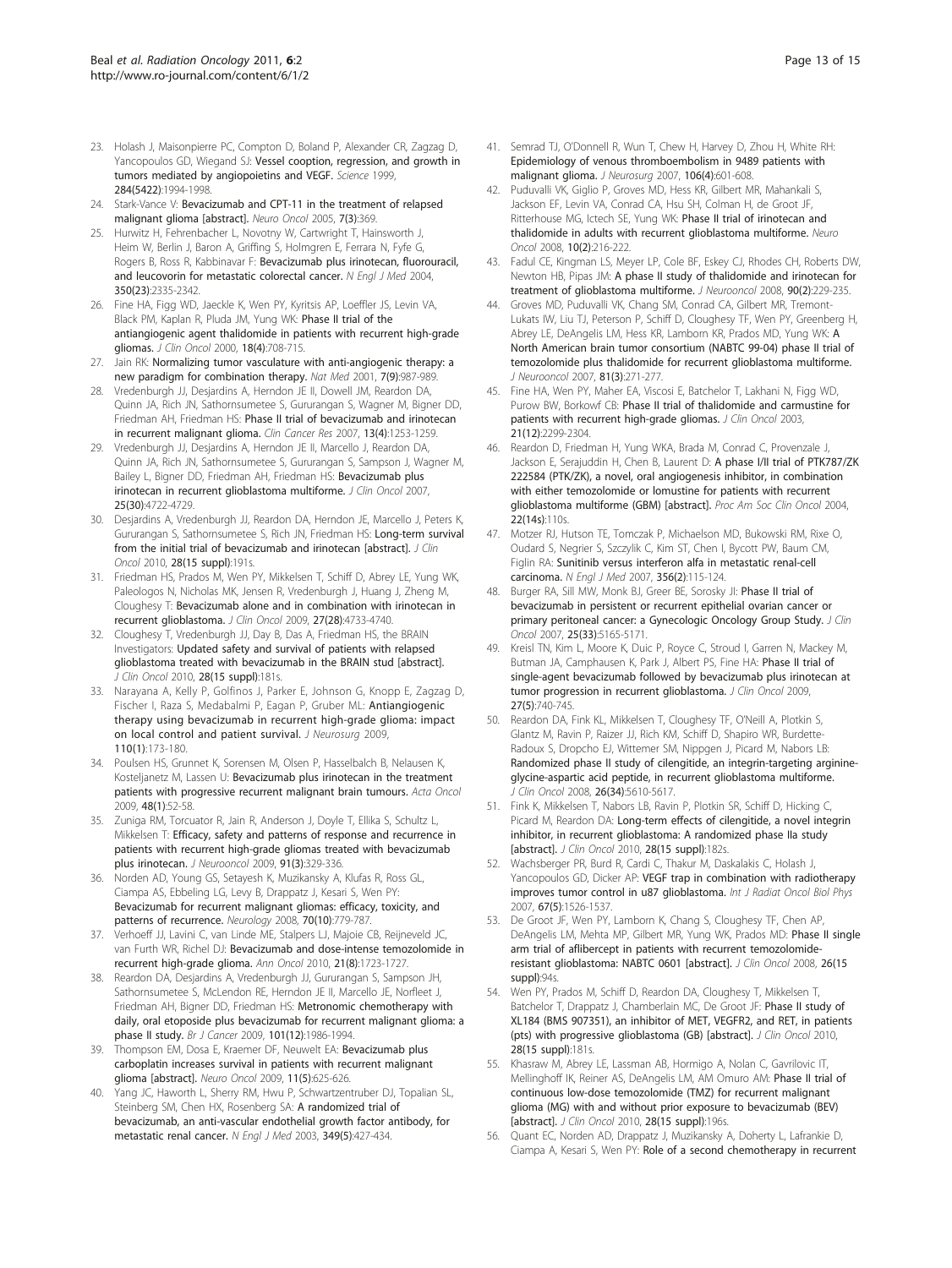<span id="page-13-0"></span>[malignant glioma patients who progress on bevacizumab.](http://www.ncbi.nlm.nih.gov/pubmed/19332770?dopt=Abstract) Neuro Oncol 2009, 11(5):550-555.

- 57. Scott BJ, Quant EC, McNamara MB, Ryg PA, Batchelor TT, Wen PY: [Bevacizumab salvage therapy following progression in high-grade](http://www.ncbi.nlm.nih.gov/pubmed/20156808?dopt=Abstract) [glioma patients treated with VEGF receptor tyrosine kinase inhibitors.](http://www.ncbi.nlm.nih.gov/pubmed/20156808?dopt=Abstract) Neuro Oncol 2010, 12(6):603-607.
- 58. Iwamoto FM, Abrey LE, Beal K, Gutin PH, Rosenblum MK, Reuter VE, DeAngelis LM, Lassman AB: [Patterns of relapse and prognosis after](http://www.ncbi.nlm.nih.gov/pubmed/19822869?dopt=Abstract) [bevacizumab failure in recurrent glioblastoma.](http://www.ncbi.nlm.nih.gov/pubmed/19822869?dopt=Abstract) Neurology 2009, 73(15):1200-1206.
- 59. Torcuator RG, Thind R, Anderson J, Doyle T, Haythem A, Ryu S, Jain R, Mohan YS, Schultz L, Rosenblum ML, Mikkelsen T: The role of fractionated stereotactic radiosurgery for malignant gliomas that had progressed on bevacizumab [abstract]. Neuro Oncol 2009, 11(5):664.
- 60. Gerstner ER, Chen PJ, Wen PY, Jain RK, Batchelor TT, Sorensen G: [Infiltrative](http://www.ncbi.nlm.nih.gov/pubmed/20406897?dopt=Abstract) [patterns of glioblastoma spread detected via diffusion MRI after](http://www.ncbi.nlm.nih.gov/pubmed/20406897?dopt=Abstract) [treatment with cediranib.](http://www.ncbi.nlm.nih.gov/pubmed/20406897?dopt=Abstract) Neuro Oncol 2010, 12(5):466-472.
- 61. de Groot JF, Fuller G, Kumar AJ, Piao Y, Eterovic K, Ji Y, Conrad CA: [Tumor](http://www.ncbi.nlm.nih.gov/pubmed/20167811?dopt=Abstract) [invasion after treatment of glioblastoma with bevacizumab:](http://www.ncbi.nlm.nih.gov/pubmed/20167811?dopt=Abstract) [radiographic and pathologic correlation in humans and mice.](http://www.ncbi.nlm.nih.gov/pubmed/20167811?dopt=Abstract) Neuro Oncol 2010, 12(3):233-242.
- 62. Gruber ML, Kunnakkat S, Medabalmi P, Gruber DB, Golfinos J, Parker E, Narayana A: Change in pattern of relapse in newly diagnosed high-grade glioma following bevacizumab therapy [abstract]. J Clin Oncol 2010, 28(15 suppl):184s.
- 63. Platten M, Dörner N, Hofer S, Schäfer N, Schemmer D, Weller M, Bendszus M, Wick W, Wick A: Evaluation of distant spread in bevacizumab-treated versus control-treated patients with malignant gliomas: a matched-pair study [abstract]. J Clin Oncol 2010, 28(15 suppl):195s.
- 64. Pope WB, Xia Q, Das A, Hambleton J, Kim H, Brown M, Goldin J, Cloughesy TF: Patterns of progression in patients with glioblastoma at first or second relapse treated with bevacizumab alone or in combination with irinotecan in the BRAIN study [abstract]. Neuro Oncol 2009, 11(5):626.
- 65. Chamberlain M: Radiographic patterns of relapse in glioblastoma [abstract]. J Clin Oncol 2010, 28(15 suppl):185s.
- 66. Shapiro LQ, Karimi S, Gutin PH, Iwamoto FM, Zhang Z, Lassman AB, Abrey LE, Beal K: Patterns of failure following concurrent bevacizumab and hypofractionated stereotactic radiotherapy for recurrent high-grade glioma [abstract]. Int J Radiat Oncol Biol Phys 2009, 75(3 suppl):s125.
- 67. Chamberlain MC: [Radiographic patterns of relapse in glioblastoma.](http://www.ncbi.nlm.nih.gov/pubmed/21052776?dopt=Abstract) J Neurooncol 2011, 101(2):319-323.
- 68. Shor AC, Keschman EA, Lee FY, Muro-Cacho C, Letson GD, Trent JC, Pledger WJ, Jove R: [Dasatinib inhibits migration and invasion in diverse](http://www.ncbi.nlm.nih.gov/pubmed/17363602?dopt=Abstract) [human sarcoma cell lines and induces apoptosis in bone sarcoma cells](http://www.ncbi.nlm.nih.gov/pubmed/17363602?dopt=Abstract) [dependent on SRC kinase for survival.](http://www.ncbi.nlm.nih.gov/pubmed/17363602?dopt=Abstract) Cancer Res 2007, 67(6):2800-2808.
- 69. Lee C-G, Heijn M, di Tomaso E, Griffon-Etienne G, Ancukiewicz M, Koike C, Park KR, Ferrara N, Jain RK, Suit HD, Boucher Y: [Anti-vascular endothelial](http://www.ncbi.nlm.nih.gov/pubmed/11034104?dopt=Abstract) [growth factor treatment augments tumor radiation response under](http://www.ncbi.nlm.nih.gov/pubmed/11034104?dopt=Abstract) [normoxic or hypoxic conditions.](http://www.ncbi.nlm.nih.gov/pubmed/11034104?dopt=Abstract) Cancer Res 2000, 60(19):5565-5570.
- 70. Gorski DH, Beckett MA, Jaskowiak NT, Calvin DP, Mauceri HJ, Salloum RM, Seetharam S, Koons A, Hari DM, Kufe DW, Weichselbaum RR: [Blockage of](http://www.ncbi.nlm.nih.gov/pubmed/10416597?dopt=Abstract) [the vascular endothelial growth factor stress response increases the](http://www.ncbi.nlm.nih.gov/pubmed/10416597?dopt=Abstract) [antitumor effects of ionizing radiation.](http://www.ncbi.nlm.nih.gov/pubmed/10416597?dopt=Abstract) Cancer Res 1999, 59(14):3374-3378.
- 71. Kermani P, Leclerc G, Martel R, Fareh J: [Effect of ionizing radiation on](http://www.ncbi.nlm.nih.gov/pubmed/11316566?dopt=Abstract) [thymidine uptake, differentiation, and VEGFR2 receptor expression in](http://www.ncbi.nlm.nih.gov/pubmed/11316566?dopt=Abstract) [endothelial cells: the role of VEGF\(165\).](http://www.ncbi.nlm.nih.gov/pubmed/11316566?dopt=Abstract) Int J Radiat Oncol Biol Phys 2001, 50(1):213-220.
- 72. Magnon C, Opolon P, Ricard M, Connault E, Ardouin P, Galaup A, Métivier D, Bidart JM, Germain S, Perricaudet M, Schlumberger M: [Radiation](http://www.ncbi.nlm.nih.gov/pubmed/17557121?dopt=Abstract) [and inhibition of angiogenesis by canstatin synergize to induce HIF-](http://www.ncbi.nlm.nih.gov/pubmed/17557121?dopt=Abstract)[1alpha-mediated tumor apoptotic switch.](http://www.ncbi.nlm.nih.gov/pubmed/17557121?dopt=Abstract) J Clin Invest 2007, 117(7):1844-1855.
- 73. Winkler F, Kozin SV, Tong RT, Chae SS, Booth MF, Garkavtsev I, Xu L, Hicklin DJ, Fukumura D, di Tomaso E, Munn LL, Jain RK: [Kinetics of vascular](http://www.ncbi.nlm.nih.gov/pubmed/15607960?dopt=Abstract) [normalization by VEGFR2 blockade governs brain tumor response to](http://www.ncbi.nlm.nih.gov/pubmed/15607960?dopt=Abstract) [radiation: role of oxygenation, angiopoietin-1, and matrix](http://www.ncbi.nlm.nih.gov/pubmed/15607960?dopt=Abstract) [metalloproteinases.](http://www.ncbi.nlm.nih.gov/pubmed/15607960?dopt=Abstract) Cancer Cell 2004, 6(6):553-563.
- 74. Ma BB, Bristow RG, Kim J, Siu LL: [Combined-modality treatment of solid](http://www.ncbi.nlm.nih.gov/pubmed/12860956?dopt=Abstract) [tumors using radiotherapy and molecular targeted agents.](http://www.ncbi.nlm.nih.gov/pubmed/12860956?dopt=Abstract) J Clin Oncol 2003, 21(14):2760-2776.
- 75. Bao S, Wu Q, McLendon RE, Hao Y, Shi Q, Hjelmeland AB, Dewhirst MW, Bigner DD, Rich JN: [Glioma stem cells promote radioresistance by](http://www.ncbi.nlm.nih.gov/pubmed/17051156?dopt=Abstract) [preferential activation of the DNA damage response.](http://www.ncbi.nlm.nih.gov/pubmed/17051156?dopt=Abstract) Nature 2006, 444(7120):756-760.
- 76. Willett CG, Boucher Y, Duda DG, di Tomaso E, Munn LL, Tong RT, Kozin SV, Petit L, Jain RK, Chung DC, Sahani DV, Kalva SP, Cohen KS, Scadden DT, Fischman AJ, Clark JW, Ryan DP, Zhu AX, Blaszkowsky LS, Shellito PC, Mino-Kenudson M, Lauwers GY: [Surrogate markers for antiangiogenic therapy](http://www.ncbi.nlm.nih.gov/pubmed/16258121?dopt=Abstract) [and dose-limiting toxicities for bevacizumab with radiation and](http://www.ncbi.nlm.nih.gov/pubmed/16258121?dopt=Abstract) [chemotherapy: continued experience of a phase I trial in rectal cancer](http://www.ncbi.nlm.nih.gov/pubmed/16258121?dopt=Abstract) [patients.](http://www.ncbi.nlm.nih.gov/pubmed/16258121?dopt=Abstract) J Clin Oncol 2005, 23(31):8136-8139.
- 77. Czito BG, Bendell JC, Willett CG, Morse MA, Blobe GC, Tyler DS, Thomas J, Ludwig KA, Mantyh CR, Ashton J, Yu D, Hurwitz HI: [Bevacizumab,](http://www.ncbi.nlm.nih.gov/pubmed/17498568?dopt=Abstract) [oxaliplatin, and capecitabine with radiation therapy in rectal cancer:](http://www.ncbi.nlm.nih.gov/pubmed/17498568?dopt=Abstract) [phase I trial results.](http://www.ncbi.nlm.nih.gov/pubmed/17498568?dopt=Abstract) Int J Radiat Oncol Biol Phys 2007, 68(2):472-478.
- 78. Lai A, Filka E, McGibbon B, Nghiemphu PL, Graham C, Yong WH, Mischel P, Liau LM, Bergsneider M, Pope W, Selch M, Cloughesy T: [Phase II pilot study](http://www.ncbi.nlm.nih.gov/pubmed/18355978?dopt=Abstract) [of bevacizumab in combination with temozolomide and regional](http://www.ncbi.nlm.nih.gov/pubmed/18355978?dopt=Abstract) [radiation therapy for up-front treatment of patients with newly](http://www.ncbi.nlm.nih.gov/pubmed/18355978?dopt=Abstract) [diagnosed glioblastoma multiforme: interim analysis of safety and](http://www.ncbi.nlm.nih.gov/pubmed/18355978?dopt=Abstract) [tolerability.](http://www.ncbi.nlm.nih.gov/pubmed/18355978?dopt=Abstract) Int J Radiat Oncol Biol Phys 2008, 71(5):1372-1380.
- 79. Narayana A, Golfinos JG, Fischer I, Raza S, Kelly P, Parker E, Knopp EA, Medabalmi P, Zagzag D, Eagan P, Gruber ML: [Feasibility of using](http://www.ncbi.nlm.nih.gov/pubmed/18793954?dopt=Abstract) [bevacizumab with radiation therapy and temozolomide in newly](http://www.ncbi.nlm.nih.gov/pubmed/18793954?dopt=Abstract) [diagnosed high-grade glioma.](http://www.ncbi.nlm.nih.gov/pubmed/18793954?dopt=Abstract) Int J Radiat Oncol Biol Phys 2008, 72(2):383-389.
- 80. Lai A, Nghiemphu P, Green RM, Spier L, Peak S, Phuphanich S, Fehrenbacher L, Kolevska T, Polikoff JA, Cloughesy TF: Updated results of phase II trial of bevacizumab in combination with temozolomide and regional radiation therapy for upfront treatment of patients with newly diagnosed glioblastoma multiforme [abstract]. Neuro Oncol 2009, 11(5):632.
- 81. Nicholas MK, Lucas RV, Arzbaecher J, Paleologos N, Krouwer H, Malkin M, Omar A, Vick NA: Bevacizumab in combination with temozolomide in the adjuvant treatment of newly diagnosed glioblastoma multiforme: Preliminary results of a phase II study [abstract]. J Clin Oncol 2009, 27(15 suppl):91s.
- 82. Vredenburgh JJ, Desjardins A, Reardon DA, Peters K, Kirkpatrick J, Herndon JE, Marcello J, Bailey L, Threatt S, Friedman HS: Bevacizumab (BEV) in combination with temozolomide (TMZ) and radiation therapy (XRT) followed by BEV, TMZ, and irinotecan for newly diagnosed glioblastoma multiforme (GBM) [abstract]. J Clin Oncol 2010, 28(15 suppl):185s.
- 83. Omuro AM, Beal K, Karimi S, Chan TA, Panageas K, Nayak L, Seko B, DeAngelis LM, Abrey LE, Gutin PH: Phase II study of bevacizumab (BEV), temozolomide (TMZ), and hypofractionated stereotactic radiotherapy (HFSRT) for newly diagnosed glioblastoma (GBM) [abstract]. J Clin Oncol 2010, 28(15 suppl):188s
- 84. Shih KC, Spigel DR, Burris III HA, Brown RH, Shepard GC, Hainsworth JD: Phase II trial of radiation therapy/temozolomide/bevacizumab followed by bevacizumab/everolimus in the first-line treatment of glioblastoma multiforme (GBM) [abstract]. J Clin Oncol 2010, 28(15 suppl):198s.
- 85. Hofland KF, Poulsen HS, Sørensen MP, Ask A, Bertelsen AK, Spahn-Horn S, Hansen S, Schulz HP, Lassen U: First-line therapy with bevacizumab and irinotecan versus bevacizumab and temozolomide and delayed concomitant radiotherapy in newly diagnosed primary glioblastoma multiforme: early results from a randomized phase II study [abstract]. Neuro Oncol 2009, 11(5):620.
- 86. van Linde ME, Verhoeff JJC, Stalpers LJA, Reijneveld JC, Richel DJ, Van Furth WR: Feasibility of combined treatment with bevacizumab, radiotherapy, and temozolomide in resectable and unresectable newly diagnosed glioblastoma multiforme [abstract]. Neuro Oncol 2009, 11(5):628.
- 87. Chinot O, de La Motte T, Zeaiter A, Moore N, Das A, Swamy R, Cloughesy TF: Preclinical and clinical rationale for a phase III trial of bevacizumab combined with the current standard of care in patients with newly diagnosed glioblastoma multiforme (ND-GBM) [abstract]. Neuro Oncol 2009, 11(5):628.